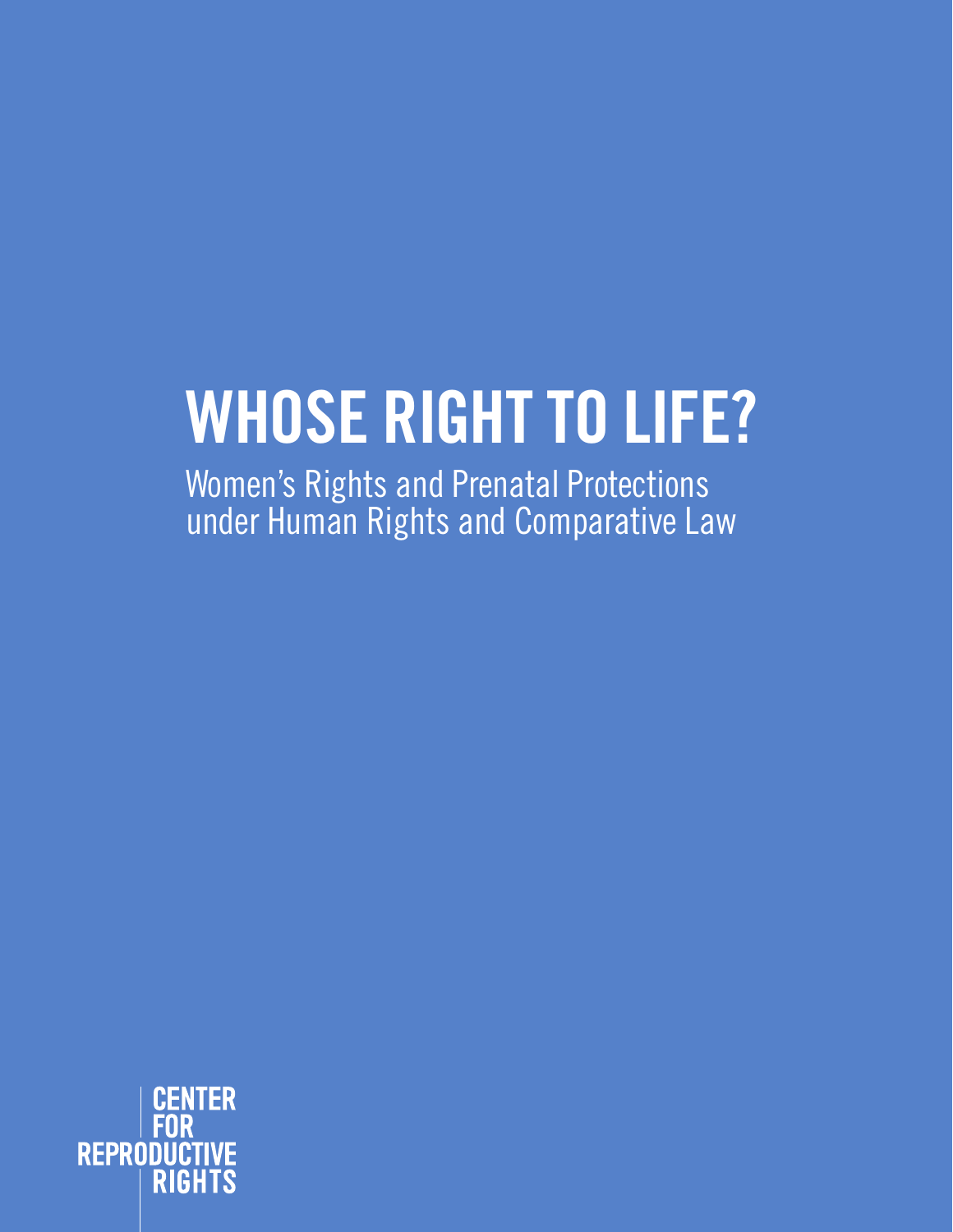The right to life is a fundamental human right, central to the enjoyment of all other human rights. International human rights law recognizes this basic right as accruing at birth, and international and regional human rights bodies, as well as courts worldwide, have clearly established that any prenatal protections must be consistent with women's human rights.

An emerging trend to extend a right to life before birth, and in particular from conception, poses a significant threat to women's human rights, in theory and in practice. These efforts, often rooted in ideological and religious motivations, are part of a deliberate attempt to deny women the full range of reproductive health services that are essential to safeguarding women's fundamental rights to life, health, dignity, equality, and autonomy, among others.

These attempts to grant a right to life before birth—and therefore recognize prenatal legal personhood—seek to bestow rights on a zygote, embryo, or fetus that would be equal or superior to the rights of women. In many cases, these measures aim to outlaw any procedure that terminates a pregnancy. In other cases, these attempts have sought to justify restrictions on access to *in vitro* fertilization and contraception. Across the board, these strategies attempt to deny women the ability to make autonomous decisions regarding their fertility with complete disregard for women's basic human rights.

## **WHERE NATIONAL LEGAL FRAMEWORKS PROTECT LIFE BEFORE BIRTH**

Several countries have adopted various legal frameworks for protecting life before birth:

- Explicit recognition of a constitutional right to life before birth, as in the national constitutions of Guatemala and Chile.<sup>1</sup>
- Constitutional protections that confer equal protection for the life of both the pregnant woman and the "unborn," as in the national constitutions of Ireland and the Philippines. $2$
- Legislation establishing that the right to life is subject to protection prenatally, as Poland has done.<sup>3</sup>

The strategy of promoting the recognition of a right to life before birth has emerged in the context of constitutional reform processes, legislative initiatives, and court challenges that seek to extend constitutional protections of the right to life prenatally. For example, in 2010, the Dominican Republic adopted a new constitution, which recognized a right to life from conception.4 In 2008 and 2010, the United States (U.S.) state of Colorado,<sup>5</sup> and in 2011, the U.S. state of Mississippi<sup>6</sup> rejected initiatives to amend the constitutions of these states to recognize that 'life begins at conception' and that from the moment of fertilization, zygotes, embryos, and fetuses are people with all the rights guaranteed to persons under their state constitutions. Since 2008, at least 16 Mexican states have amended their constitutions to protect the right to life from either fertilization or conception.<sup>7</sup> In 2007, members of the Slovak Parliament challenged the constitutionality of the country's abortion law, arguing that the constitution protects the right to life before birth. However, the Slovak Constitutional Court found that granting the right to life to a fetus would directly contradict women's constitutional rights to health and privacy and upheld the constitutionality of the abortion law.<sup>8</sup>

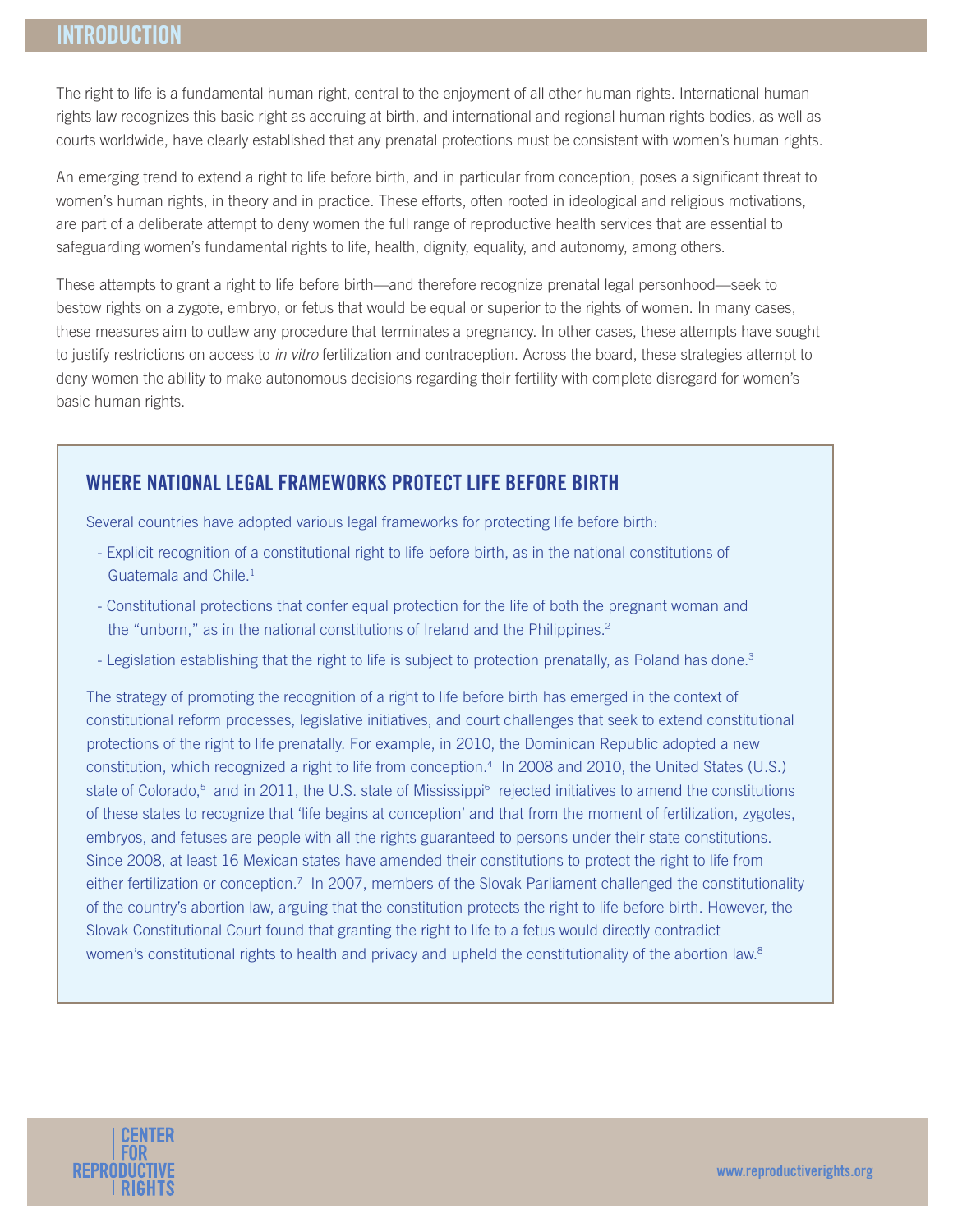# **INTRODUCTION (continued)**

There are a number of steps that States can and should take to promote a legitimate interest in prenatal life while respecting women's fundamental rights. This toolkit analyzes how States can meet their international human rights obligations as they seek to protect the value of prenatal life. The toolkit sets forth international and comparative legal standards for interpreting right to life protections. It also identifies how relevant human rights, public health, and scientific evidence supports legal protections to guarantee women's rights as a crucial step in protecting the right to life and ensuring the health and well-being of women and their children. When States protect a right to life before birth without regard for women's rights, inconsistencies in law arise that jeopardize women's fundamental rights while doing little to protect prenatal life or existing children.

## **The Beginning of Human Life: Scientific, Moral, Religious, and other Considerations**

Efforts to promote recognition of a right to life before birth frequently try to capitalize on the lack of moral or ethical consensus on when human life begins, often seeking to codify a single religious or other ideological viewpoint on this question. In many instances, these attempts have deliberately distorted scientific evidence around the progression of a woman's pregnancy.

There is no consensus on when human life begins across various disciplines, including religion. Different religions maintain differing viewpoints on this issue. Religious beliefs about the start of human life vary from the moment of fertilization,<sup>9</sup> to 40 days after fertilization,<sup>10</sup> to the 120<sup>th</sup> day of gestation,<sup>11</sup> to the point at which the head emerges from the womb.<sup>12</sup>

The medical and scientific community similarly has not arrived at a consensus on when human life begins, but it has agreed on the following terms and phrases to understand the progression of a woman's pregnancy:

- Fertilization occurs when a single sperm penetrates an egg cell to form a zygote.<sup>13</sup>
- After fertilization, the zygote travels through a woman's fallopian tube and begins to divide to form several cells, becoming a **blastocyst** or **preembryo**. 14
- s The blastocyst or preembryo reaches the uterus roughly five days after fertilization.15 The **implantation** of the fertilized egg in the uterine lining generally defines the beginning of **pregnancy** according to medical standards.16 It is worth noting that the term "conception" is not a scientific term; it is used informally to refer to either fertilization or implantation and is thus an imprecise term.
- Approximately three weeks after fertilization has occurred, the implanted blastocyst or preembryo is sufficiently developed to be considered an **embryo**. 17
- The embryo develops into a **fetus** between the end of the eighth<sup>18</sup> and the end of tenth week<sup>19</sup> of pregnancy.

Notably, a significant percentage of zygotes—estimated to be between one-half and two-thirds—do not develop into human beings.<sup>20</sup> Studies indicate that between 25-35% of preembryos never implant into the uterine lining,<sup>21</sup> up to 30% fail shortly after implantation, $22$  and roughly 15% of clinically established pregnancies miscarry.<sup>23</sup>

## **Overview**

This toolkit provides the legal and contextual framework, broken down in the following fact sheets, for understanding and responding to the harmful efforts to dismantle women's human rights in the context of prenatal right to life protections:

o **International and Regional Standards on the Right to Life**, which outlines human rights standards interpreting right to life protections, demonstrating that human rights law does not recognize a right to life before birth.

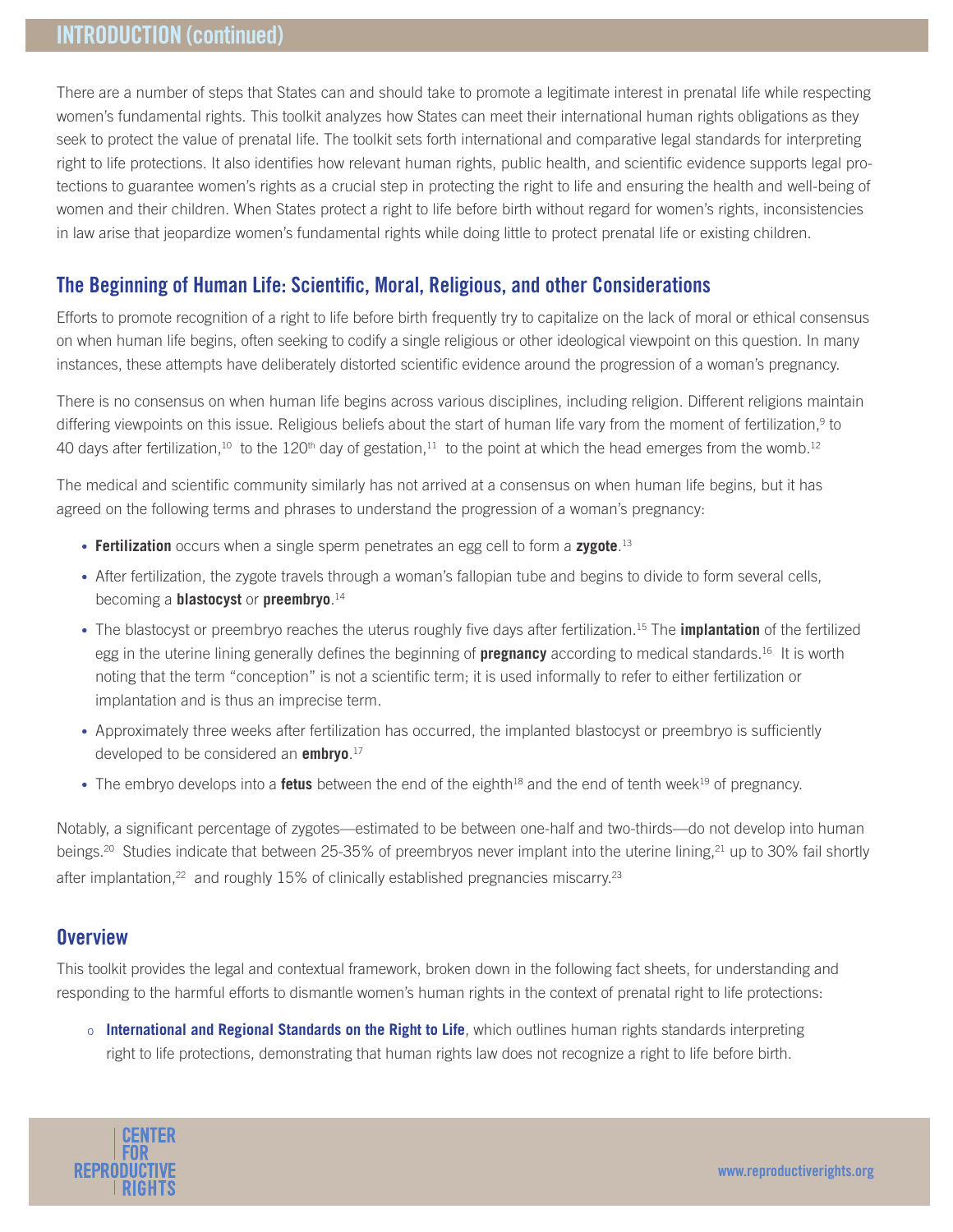- o **High Courts Reject Recognition of a Prenatal Right to Life**, which examines high court decisions addressing prenatal protections in each region of the world, and the common threads that run through them.
- o **Striking a Balance: Women's Rights and an Interest in Prenatal Life**, which identifies how states can legitimately promote an interest in prenatal life while ensuring respect for women's fundamental human rights.
- o **Women's Rights Jeopardized by Prenatal Protections**, which examines the potential human rights violations that occur when an interest in prenatal life is prioritized above women's fundamental human rights.
- o **The Law Defines Legal Personhood, Not Human Life**, which analyzes the role of lawmakers and policy makers in defining when legal personhood begins, as well as the legal implications of recognizing a zygote, embryo, or fetus as a rights-holder.

- <sup>2</sup>IR. Const., 1937, art. 40.3.3; Const. (1987), Art. II, § 12 (Phil.).
- <sup>3</sup> USTAWA z dnia 7 stycznia 1993 r. o planowaniu rodziny, ochronie płodu ludzkiego i warunkach dopuszczalności przerywania ciąży [Law of Jan. 7, 1993 on Family Planning, Human Embryo Protection, and Conditions of Legal Pregnancy Termination, as amended Dec. 23, 1997, art. 1 (Pol.)] (unofficial translation on file with the Center for Reproductive Rights).
- <sup>4</sup> CONSTITUCIÓN POLÍTICA DE LA REPÚBLICA DOMINICANA [C.P.] art. 37 (2010) (Dom. Rep.).
- <sup>5</sup> The Associated Press, *Colorado voters reject anti-abortion measure*, Wash. Post, Nov. 3, 2010.
- <sup>6</sup> Katharine Q. Seelye, Mississippi Voters Reject Anti-Abortion Measure, N.Y. Times, Nov. 8, 2011; Denise Grady, Medical Nuances Drove 'No' Vote in Mississippi, N.Y. Times, Nov. 14, 2011.
- <sup>7</sup> GRUPO DE INFORMACIÓN EN REPRODUCCIÓN ELEGIDA [INFORMATION GROUP ON REPRODUCTIVE CHOICE], REFORMAS APROBADAS <sup>A</sup> LAS CONSTITUCIONES ESTATALES QUE PROTEGEN LA VIDA DESDE LA CONCEPCIÓN/FECUNDACIÓN 2008-2011 [APPROVED CONSTITUTIONAL STATE REFORMS THAT PROTECT LIFE FROM CONCEPTION/FERTILIZATION] (2011).
- <sup>8</sup> Nález Ústavného súdu Slovenskej republiky, sp. zn. [Decision of the Constitutional Court of the Slovak Republic, No.] PL. ÚS 12/01-297 (Dec. 4, 2007) (unofficial translation on file with the Center for Reproductive Rights).
- <sup>9</sup> Daniel P. Sulmasy, *Emergency Contraception for Women Who Have Been Raped: Must Catholics Test for Ovululation or is Testing For Pregnancy Morally Sufficient?, 16* Kennedy Inst. Ethics J. 305, 307 (2006) (describing commonly held Catholic views on when life begins); R. E. Florida, *Buddhist Approaches to Abortion*, 1 AsIAN PHILOSOPHY 39, 42 (1991) (describing a commonly held Buddhist view that life begins when sperm, egg and vignana come together).
- <sup>10</sup> Lindsey Disney & Larry Poston, *The Breath of Life: Christian Perspectives on Conception and Ensoulment*, 92 ANGLICAN THEOLOGICAL REVIEW 271, 278 (2010) (describing various Christian views on when life begins).
- <sup>11</sup> *Id.* at 281 (describing commonly held Islamic views on when life begins).
- <sup>12</sup> Id. at 279 (describing commonly held perspectives in Judaism on when life begins).
- <sup>13</sup> ANÍBAL FAÚNDES & JOSÉ S. BARZELATTO, THE HUMAN DRAMA OF ABORTION: A GLOBAL SEARCH FOR CONSENSUS 14 (2006); F. Zegers-Hochschild et al., *International Committee* for Monitoring Assisted Reproductive Technology and the World Health Organization Revised Glossary on ART Terminology, 2009, 24 HUMAN REPRODUCTION 2683, 2685 (2009).
- <sup>14</sup> FAÚNDES & BARZELATTO, *supra* note 13, at 15, 17; Guttmacher Institute, The Implications of Defining When a Woman is Pregnant, 8 GUTTMACHER REP. ON PUB. POL'Y, 7, 8 (2005); Zegers-Hochschild et al., *supra* note 13, at 2685.
- <sup>15</sup> Zegers-Hochschild et al., *supra* note 13, at 2686; Guttmacher Institute, *supra* note 14, at 8.
- <sup>16</sup> Guttmacher Institute, *supra* note 14, at 7; FAÚNDES & BARZELATTO, *supra* note 13, at 17.
- <sup>17</sup> Guttmacher Institute, What Methods Should be Included in a Contraceptive Coverage Insurance Mandate? 1 GUTTMACHER REP. ON PUB. POL'Y 1, 1 (1998); FAÚNDES & BARZELATTO, *supra* note 13, at 17.
- 18 STEDMAN's MEDICAL DICTIONARY 658 (27th ed. 2000); Zegers-Hochschild et al., *supra* note 13, at 2685 (2009).
- <sup>19</sup> FAÚNDES & BARZELATTO, *supra* note 13, at 17.
- $20$  SCOTT F. GILBERT, DEVELOPMENTAL BIOLOGY 827 (5th ed., 1997).
- <sup>21</sup> KENNETH L. BECKER MD, PHD ED., PRINCIPLES AND PRACTICE OF ENDOCRINOLOGY & METABOLISM 1050 (Ch. 107) (2001).
- $22$  *Id.*
- <sup>23</sup>Raj Rai & Lesley Regan, *Recurrent Miscarriage*, 368 THE LANCET 601, 601 (2006).



<sup>&</sup>lt;sup>1</sup> CONSTITUCIÓN POLÍTICA DE LA REPÚBLICA DE GUATEMALA [C.P.] tit. II, cap. I, art. 3 (2002) (Guat.); CONSTITUCIÓN POLÍTICA DE LA REPÚBLICA DE CHILE [C.P.] art. 19, § 1 (1980) (Chile).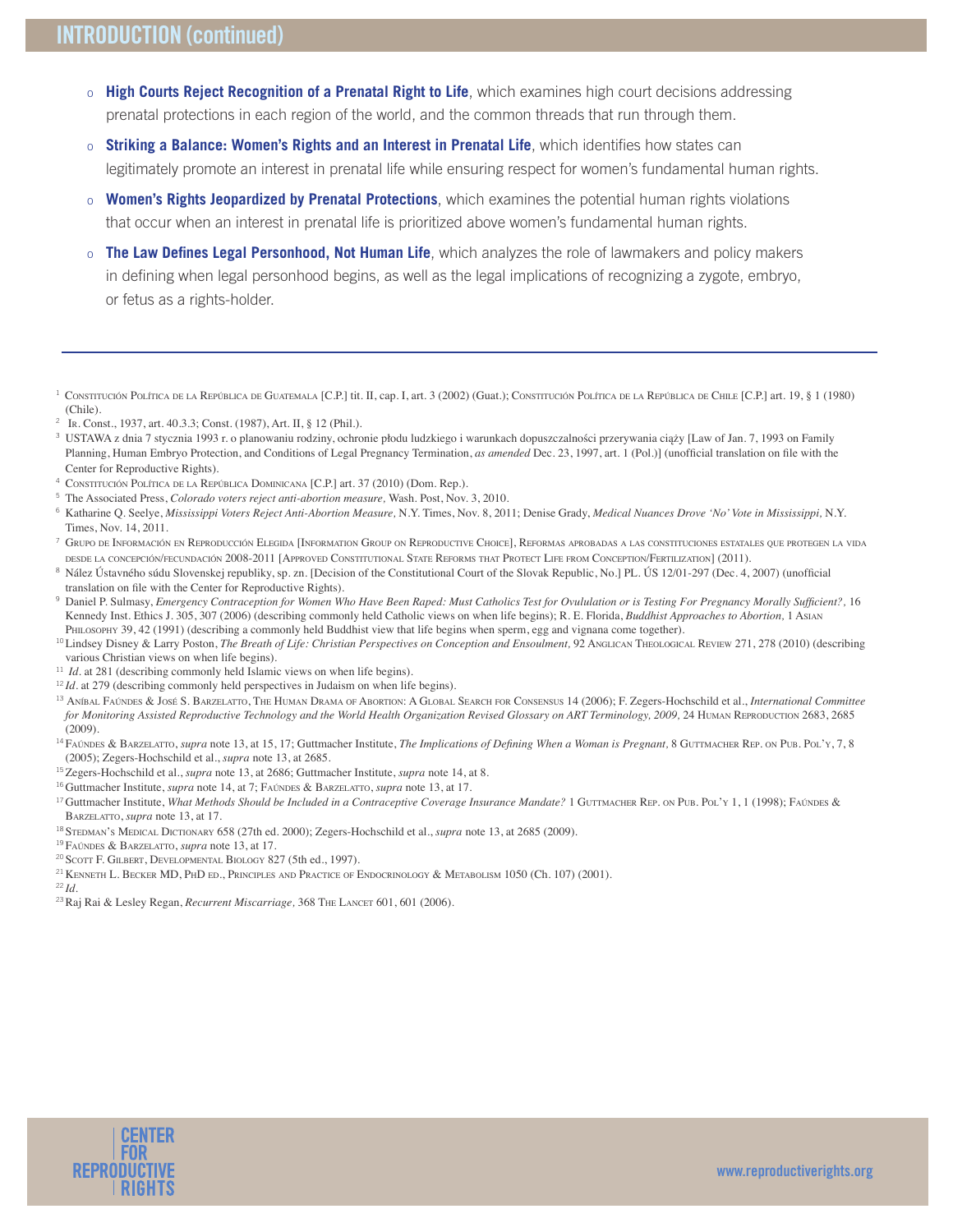# **INTERNATIONAL AND REGIONAL STANDARDS ON THE RIGHT TO LIFE**

International and regional human rights treaties protect a right to life without defining when life begins. Authoritative sources for interpretation—including the history of negotiations and the jurisprudence of the bodies charged with interpreting and monitoring compliance with human rights treaties—clarify that these protections do not apply before birth and recognize that to protect an absolute right to life before birth could contradict human rights protections for women. The histories of negotiations over the terms of human rights treaties (*travaux préparatoires*), which provide a source for interpretation where the language of a treaty is ambiguous, indicate that right to life provisions are not intended to protect a prenatal right to life. Additionally, treaty monitoring bodies, through general comments, concluding observations, and decisions in individual cases, consistently emphasize the importance of protecting women's rights, and assert that to guarantee women's fundamental rights to life and health, among others, States must remove barriers to the full enjoyment of those rights, such as the denial of safe and legal abortions.

## **International Human Rights Standards**

#### **Universal Declaration of Human Rights**

Article 1 of the Universal Declaration of Human Rights states that "[a]ll human beings are born free and equal in dignity and rights."2 Significantly, the history of negotiations indicates that the word "born" was used intentionally to exclude a prenatal application of the rights protected in the Declaration.<sup>3</sup> The drafters of the Declaration rejected a proposal to delete "born," and the resulting text of the Declaration conveys intentionally that the rights of the Declaration are "inherent from the moment of birth."4

#### **International Covenant on Civil and Political Rights**

The International Covenant on Civil and Political Rights (ICCPR) rejects the proposition that the right to life, protected in Article 6(1), extends to prenatal life.<sup>5</sup> The drafters of the ICCPR specifically rejected a proposal to amend this article to provide that "the right to life is inherent in the human person from the moment of conception, this right shall be protected by law."<sup>6</sup>

The Human Rights Committee, which interprets and monitors state compliance with the ICCPR, has further clarified that the ICCPR's right to life protections may be violated when women are exposed to a risk of death from unsafe abortion as a result of restrictive abortion laws.<sup>7</sup> In the case of K.L. v. Peru, the Committee established that the denial of a therapeutic abortion, where continued pregnancy posed a significant risk to the life and mental health of the pregnant woman, violated the woman's right to be free from cruel, inhuman, or degrading treatment.<sup>8</sup> The Human Rights Committee reaffirmed this decision in the case of L.M.R. v. Argentina, when it held that the denial of a legal abortion for a rape victim inflicted physical and mental suffering, violating the woman's right to be free from torture or cruel, inhuman, or degrading treatment, and her right to privacy.<sup>9</sup>

#### **Convention on the Rights of the Child**

Although the Preamble of the Convention on the Rights of the Child (CRC) provides that "'the child, by reason of his physical and mental immaturity, needs special safeguards and care, including appropriate legal protection, before as well as after birth,"<sup>10</sup> the history of negotiations makes clear that this language is not intended to extend Convention protections, including right to life protections, prenatally. To the contrary, the negotiations explicitly note that this language is not "intend[ed] to prejudice the interpretation of Article 1 or any other provision of the Convention," where Article 1 defines "a child" for the purposes of the Convention as "every human being below the age of 18 years." Proponents of the amendment calling for safeguards before birth further clarified that "the purpose of the amendment was not to preclude the possibility of abortion."<sup>11</sup>

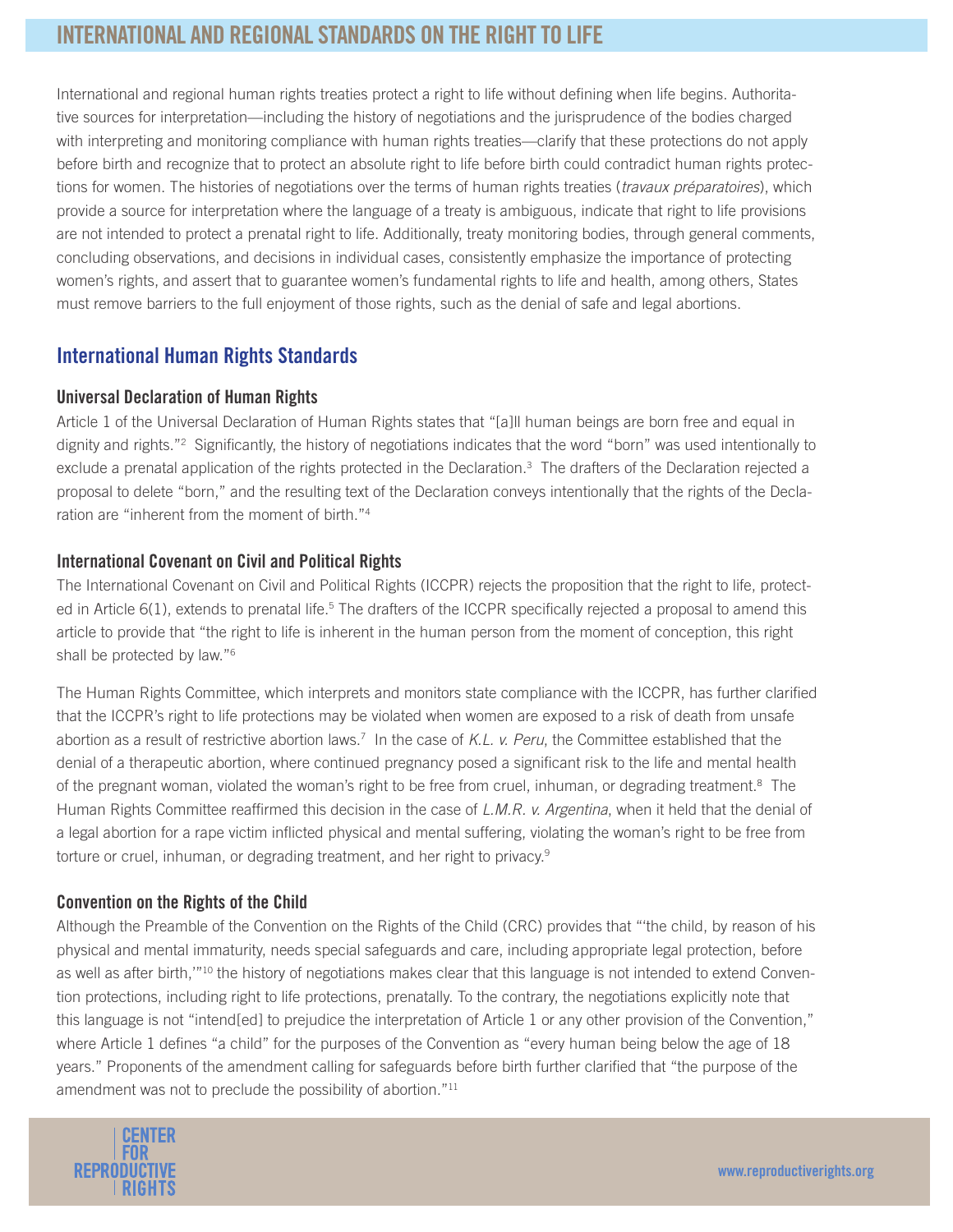# **INTERNATIONAL AND REGIONAL STANDARDS ON THE RIGHT TO LIFE (continued)**

The Committee on the Rights of the Child, which interprets and monitors state compliance with the CRC, supports the understanding that the CRC does not protect a prenatal right to life. The Committee has not issued any comments suggesting that there is a right to life before birth; instead the Committee has expressed concern about maternal mortality in adolescent girls stemming from unsafe abortion<sup>12</sup> —a violation of their right to life—and urged reform of punitive abortion legislation.<sup>13</sup>

#### **Convention on the Elimination of All Forms of Discrimination against Women**<sup>14</sup>

The jurisprudence of the Committee on the Elimination of Discrimination against Women (CEDAW Committee), which interprets and monitors state compliance with the Convention on the Elimination of All Forms of Discrimination against Women (CEDAW), makes clear that the fundamental principles of non-discrimination and equality require that the rights of a pregnant woman be given priority over an interest in prenatal life.

In the case of L.C. v. Peru, the CEDAW Committee found that the government had violated a pregnant girl's rights by prioritizing the fetus over her health by postponing an essential surgery until the girl was no longer pregnant. The girl's continued pregnancy posed a substantial risk to her physical and mental health, and the CEDAW Committee held that the denial of a therapeutic abortion and the delay in providing the surgery constituted gender-based discrimination and violated her rights to health and freedom from discrimination.15 The CEDAW Committee has further expressed concern that women's rights to life and health may be violated by restrictive abortion laws.16

## **Regional Human Rights Standards**

#### **American Declaration on the Rights and Duties of Man and American Convention on Human Rights**

Article 1 of the American Declaration on the Rights and Duties of Man provides that "[e]very human being has the right to life, liberty, and the security of his person."<sup>17</sup> Drafters of the American Declaration specifically rejected a proposal to adopt the following language: "Every person has the right to life. This right extends to the right to life from the moment of conception."<sup>18</sup> They reasoned that such a provision would have conflicted with existing abortion laws in the majority of the member states.<sup>19</sup>

Article 4 of the American Convention on Human Rights states: "Every person has the right to have his life respected. This right shall be protected by law and, in general, from the moment of conception,"<sup>20</sup> but the Inter-American Commission on Human Rights, one of two adjudicatory bodies that interprets and monitors compliance with the American Convention, has clarified that this protection is not absolute.<sup>21</sup>

In its decision in Baby Boy v. United States, the Inter-American Commission held that a law permitting abortion without restriction as to reason was compatible with the right to life protection under the American Declaration, given the legislative history of the Declaration.<sup>22</sup> The Commission then considered the history of negotiations of the American Convention, and determined that the Convention language recognizing a right to life, "in general, from the moment of conception" is not intended to confer an absolute right to life before birth, and therefore does not preclude a liberal abortion law.23

The Inter-American Commission reaffirmed that the American Convention does not protect an absolute right to life before birth when it issued precautionary measures designed to protect the life and health of a pregnant woman from Nicaragua who was denied necessary cancer treatment on the grounds that such treatment could cause an abortion. The Inter-American Commission determined that the State could not deny the woman life- and health-saving care, and called on the State to provide the necessary medical treatment.<sup>24</sup> Implicit in this determination is the notion that the State cannot prioritize the health or well-being of the fetus over the pregnant woman's rights. The Inter-American Court of Human Rights, the other body that interprets and monitors compliance with the American Convention, has further explained that the right to life must not be interpreted restrictively, but that it includes the right to "the conditions that guarantee a dignified existence."<sup>25</sup>

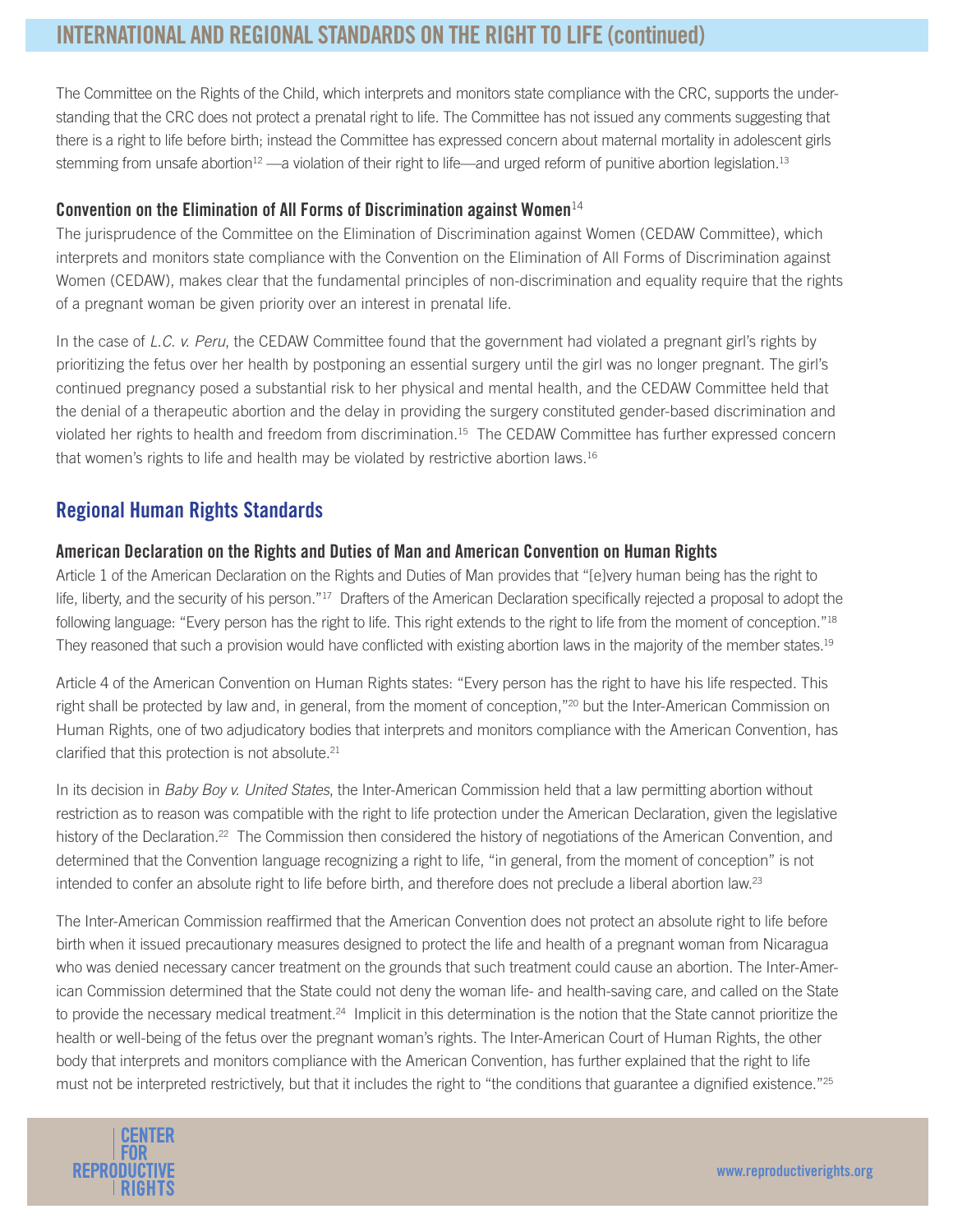#### **European Convention on Human Rights**

Article 2(1) of the European Convention on Human Rights provides: "Everyone's right to life shall be protected by law."<sup>26</sup> The European Commission on Human Rights, in Paton v. United Kingdom, held that the Convention language "tend[s] to support the view that [Article 2] does not include the unborn,"<sup>27</sup> and acknowledged that recognition of an absolute right to life before birth would "be contrary to the object and purpose of the Convention."28

In Vo v. France, the European Court of Human Rights, which interprets and monitors compliance with the European Convention, affirmed that "the unborn child is not regarded as a 'person' directly protected by Article 2 of the Convention and that if the unborn do have a 'right' to 'life,' it is implicitly limited by the mother's rights and interests,"<sup>29</sup> including her rights to life, health, and privacy.<sup>30</sup> The Court reiterated this holding in A, B and C v. Ireland,<sup>31</sup> and noted that "[a] prohibition of abortion to protect unborn life is not…automatically justified under the Convention on the basis of unqualified deference to the protection of pre-natal life or on the basis that the expectant mother's right to respect for her private life is of a lesser stature," such that restrictions on abortion must be consistent with women's fundamental rights. $32$ 

## **African Charter on Human and Peoples' Rights and Protocol to the African Charter on Human and Peoples' Rights on the Rights of Women in Africa**

Article 4 of the African Charter on Human and Peoples' Rights states that "[h]uman beings are inviolable. Every human being shall be entitled to respect for his life and the integrity of his person."<sup>33</sup> Drafters of the African Charter specifically rejected language protecting a right to life from the moment of conception.<sup>34</sup>

The Protocol to the African Charter on Human and Peoples' Rights on the Rights of Women in Africa (Maputo Protocol) does not address when life begins, but it implicitly reinforces the understanding that the right to life accrues at birth, providing that States must take measures to "protect the reproductive rights of women by authorizing medical abortion in cases of assault, rape, incest and where the continued pregnancy endangers the mental and physical health of the [pregnant woman] or the life of the [pregnant woman] or the foetus."35

<sup>&</sup>lt;sup>12</sup> Committee on the Rights of the Child (CRC Committee), General Comment No. 4: Adolescent Health and Development in the Content of the Convention on the Rights of the Child (33<sup>rd</sup> Sess., 2003), ¶ 31, U.N. DOC. CRC/GC/2003/4 (2003).



<sup>&</sup>lt;sup>1</sup> Vienna Convention on the Law of Treaties, art. 32, adopted May 23, 1969, 1155 u.n.t.s. 331 (entered into force Jan. 27, 1980).

<sup>&</sup>lt;sup>2</sup> Universal Declaration of Human Rights, *adopted* Dec. 10, 1948, G.A. Res.217a (III), Article 1, U.N. Doc. A/810 (1948).

<sup>&</sup>lt;sup>3</sup> U.N. GAOR <sup>3rd</sup> Comm., 99<sup>th</sup> mtg.,  $\P\P$  110-124, U.N. Doc. A/PV/99 (1948).

<sup>4</sup> *Id.*

 $5$  International Covenant on Civil and Political Rights, art. 6(1), G.A. Res. 2200a (XXI), U.N. GAOR, 21st Sess., Supp. No. 16, U.N. Doc. A/6316 (1966), 999 U.N.T.S. 171 (*entered into force* Mar. 23, 1976).

 $6$  U.N. GAOR Annex,  $12<sup>th</sup>$  Session, Agenda Item 33,  $\P$  $96$ , 113, 119, U.N. Doc. A/C.3/L.654.

<sup>&</sup>lt;sup>7</sup> See, e.g., Human Rights Committee (H.R. Committee), *Concluding Observations* to: *Argentina*, *[*[14, UN Doc. CCPR/CO/70/ARG (2000); *Bolivia*, *[*[22, UN DOC. CCPR/C/79/Add.74 (1997); Costa Rica, 11, U.N. Doc. CCPR/C/79/Add.107 (1999); Chile, 1211, U.N. Doc. a/54/40 (1999); El Salvador, 114, U.N. Doc. CCPR/CO/78/SLV (2004); *Ecuador*, *[*[11, U.N. Doc. CCPR/C/79/Add.92 (1998); *Gambia*, *[[17, U.N. DOC. CCPR/CO/75/GMB (2004); Guatemala, <sup><i>[[19, U.N. Doc. CCPR/CO/72/GTM (2001)*;</sup> Honduras, ¶ 8, U.N. Doc. CCPR/C/HND/CO/1 (2006); Kenya, ¶ 14, U.N. Doc. CCPR/CO/83/KEN (2005); Kuwait, ¶¶ 466, 467, U.N. DOC A/55/40; GAOR 55<sup>th</sup> Sess., Supp. No. 40 (2000); Lesotho,  $\P$  11, U.N. Doc. CCPR/C/79/Add.106 (1999); *Mauritius*,  $\P$  9, U.N. Doc. CCPR/CO/83/MUS (2005); *Morocco*,  $\P$  29, U.N. Doc. CCPR/CO/82/MAR (2004); Paraguay, ¶ 10, U.N. Doc. CCPR/C/PRY/CO/2 (2006); Peru, ¶ 15, U.N. Doc. CCPR/C/79/Add.72 (1996); *Peru*, 20, ¶ U.N. DOC. CCPR/CO/70/PER (2000); *Poland*, ¶"8, U.N. Doc. &&35&232/ (2004); *United Republic of Tanzania,* ¶"U.N. Doc. &&35&Add.97 (1998); *Trinidad and Tobago,* ¶"18, U.N. Doc. &&35&2TTO (2000); *Venezuela,*  $\P$  19, U.N. Doc. CCPR/CO/71/VEN (2001); *Vietnam*,  $\P$  15, U.N. Doc. CCPR/CO/75/VNM (2002).

<sup>8</sup> K.L. v. Peru, H.R. Committee, Commc'n No. 1153/2003, U.N. Doc. CCPR/C/85/d/1153/2003 (2005).

 $9$  L.M.R. v. Argentina, H.R. Committee, Commc'n No. 1608/2007, U.N. Doc. CCPR/C/101/D/1608/2007 (2011).

<sup>&</sup>lt;sup>10</sup> Convention on the Rights of the Child, adopted Nov. 20, 1989, ¶9 of pmbl., GA Res. 44/25, annex, U.N. GAOR 44<sup>th</sup> Sess., Supp. No.49, U.N. Doc. A/44/49 (1989) (*entered into force* Sept. 2, 1990).

<sup>&</sup>lt;sup>11</sup> Question of a Convention on the Rights of the Child: Rep. of the Working Group, U.N. Comm'n on Human Rights, 36<sup>th</sup> Sess., U.N. DOC. E/CN.4/L.1542 (1980). See *also* Rep. of the Working Group on a Draft Convention on the Rights of the Child, U.N. Comm'n on Human Rights, 45<sup>th</sup> Sess., at 11, U.N. Doc. E/CN.4/1989/48 (1989).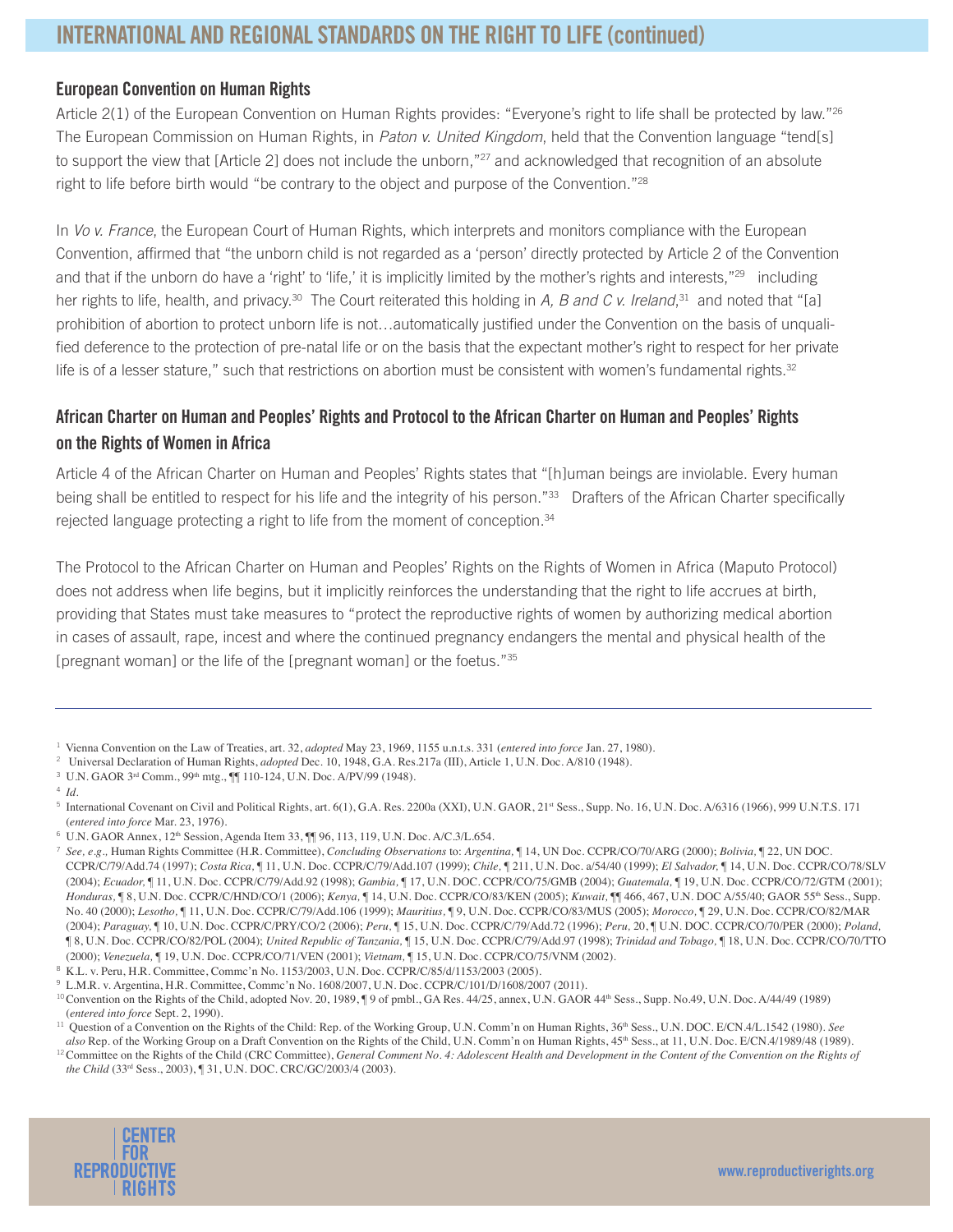# **INTERNATIONAL AND REGIONAL STANDARDS ON THE RIGHT TO LIFE (continued)**

- <sup>13</sup> See, e.g., CRC Committee, Concluding Observations to: Chad, [[30, U.N. Doc. CRC/C/15/Add.107 (1999); Chile, [[55, U.N. DOC. CRC/C/CHL/CO/3 (2007); Palau, [[46, U.N. DOC. CRC/C/15/Add.149 (2001); *Uruguay*, **[51, U.N. Doc. CRC/C/URY/CO/2 (2007).**
- <sup>14</sup> Convention on the Elimination of All Forms of discrimination Against Women, *adopted* Dec. 18, 1979, art. 12, G.A. Res. 32/180, UN GAOR, 34<sup>th</sup> Sess., Supp. No. 46, U.N. DOC. A/34/46 U.N.T.S. 13 (*entered into force Sept.* 3, 1981). *See also* Committee on the Elimination of Discrimination against Women (CEDAW Committee), *General Recommendation No. 24: Article 12 of the Convention (women and health)*, (20<sup>th</sup> Session, 1999), *in* Compilation of General Comments and General Recommendations Adopted by Human Rights Treaty Bodies,  $\P$  11, U.N. Doc. HRI/GEN/1/Rev.9 (Vol. II) (2008).
- <sup>15</sup> L.C. v. Peru, CEDAW Committee, Commc'n No. 22/2009, ¶ 8.15, U.N. Doc. CEDAW/C/50/D/22/2009 (2011).
- <sup>16</sup> See, e.g., CEDAW Committee, Concluding Observations to: Belize, ¶ 56, U.N. DOC. A/54/38/Rev. 1, GAOR, 54<sup>th</sup> Sess., Supp. No. 38 (1999); *Chile*, ¶ 228, U.N. Doc. A/54/38/Rev. 1, GAOR, 54<sup>th</sup> Sess., Supp. No. 38 (1999); *Colombia*, ¶ 393, U.N. Doc. A/54/38/Rev. 1, GAOR, 54<sup>th</sup> Sess., Supp. No. 38 (1999); *Dominican Republic*, ¶ 337, 81'2&\$5HY \*\$25rd Sess., Supp. No. 38 (1998); *Paraguay*, ¶ 131, U.N. DOC. A\*\$25st Sess., Supp. No. 38 (1996).
- <sup>17</sup> American Declaration on the Rights and Duties of Man, *adopted* 1948 by the Ninth International Conference of American States, art. 1, *reprinted in* Basic Documents Pertaining to Human Rights in the Inter-American System, OEA/Ser.L.V/II.82 doc.6 rev.1 at 17 (1992).
- 18 Baby Boy v. United States, Resolution 23/81, Case 2141, Inter-Am. Comm'n H.R., Resol. No. 23/81, OEA/Ser.L/V/II.54, doc. 9 rev. 1, 118(b) (Mar. 6, 1981), citing Novena Conferencia Internacional Americana, Actas y Documentos Vol. V, at 449 (1948).
- <sup>19</sup>*Id.* ¶ 19(e).
- <sup>20</sup> American Convention on Human Rights, *adopted* Nov. 22, 1969, O.A.S.T.S. No. 36, O.A.S. Off. Rec. OEA/Ser.L./V/II.23, doc. 21, rev. 6 (*entered into force* July 18, 1978).
- <sup>21</sup> Baby Boy v. United States, *supra* note 18, ¶ 25.

<sup>22</sup> *Id.* ¶ 18.

<sup>23</sup> *Id.* ¶ 30.

- <sup>24</sup> Inter-Am. Comm'n H. R., Precautionary Measures 43-10, "Amelia," Nicaragua (2010).
- <sup>25</sup>Case of the "Street Children" (Villagrán-Morales et al.) v. Guatemala, Inter-Am. Ct. H.R. (ser. C) No. 63, ¶ 144 (Nov. 19, 1999).
- <sup>26</sup> Convention for the Protection of Human Rights and Fundamental Freedoms, art. 2(1), *adopted* Nov. 4, 1950, 213 U.N.T.S. 222, Eur. T.S. No. 5 (entered into force Sept. 3, 1953).
- <sup>27</sup> Paton v. United Kingdom, App. No. 8416/79, [9, 19 Eur. Comm'n of H.R. Dec. & Rep. 244 (1980).
- <sup>28</sup>*Id.* ¶ 20
- <sup>29</sup> Vo v. France, App. No. 53924/00, Eur. Ct. H.R., ¶ 80 (2004).
- <sup>30</sup>*Id.* ¶
- $31$  A, B and C v. Ireland, App. No. 25579/05, Eur. Ct. H.R.,  $\P$  $[237-238(2010)$ .
- <sup>32</sup>*Id.* ¶ 238.
- <sup>33</sup> African Charter on Human and Peoples' Rights, *adopted June 27*, 1981, art. 4, O.A.U. Doc. CAB/LEG/67/3 rev. 5, 21 I.L.M. 58 (1982) (entered into force Oct. 21, 1986).
- <sup>34</sup> Compare Frans Viljoen, The African Charter on Human and People's Rights / The Travaux Préparatoires in the Light of Subsequent Practice, 25 HUM. RTs. L.J. 313, 314 (2004) (noting that the drafters of the African Charter relied largely on the American Convention on Human Rights), with Draft African Charter on Human and Peoples' Rights, art. 17, O.A.U. Doc. CAB/LEG/67/1 (1979) (adopting the language of art. 4(1) of the American Convention on Human Rights, but replacing "moment of conception" with the "moment of his birth").
- <sup>35</sup> Protocol to the African Charter on Human and Peoples' Rights on the Rights of Women in Africa, 2<sup>nd</sup> Ordinary Sess., Assembly of the Union, *adopted* July 11, 2003, art.  $14(2)(c)$ .

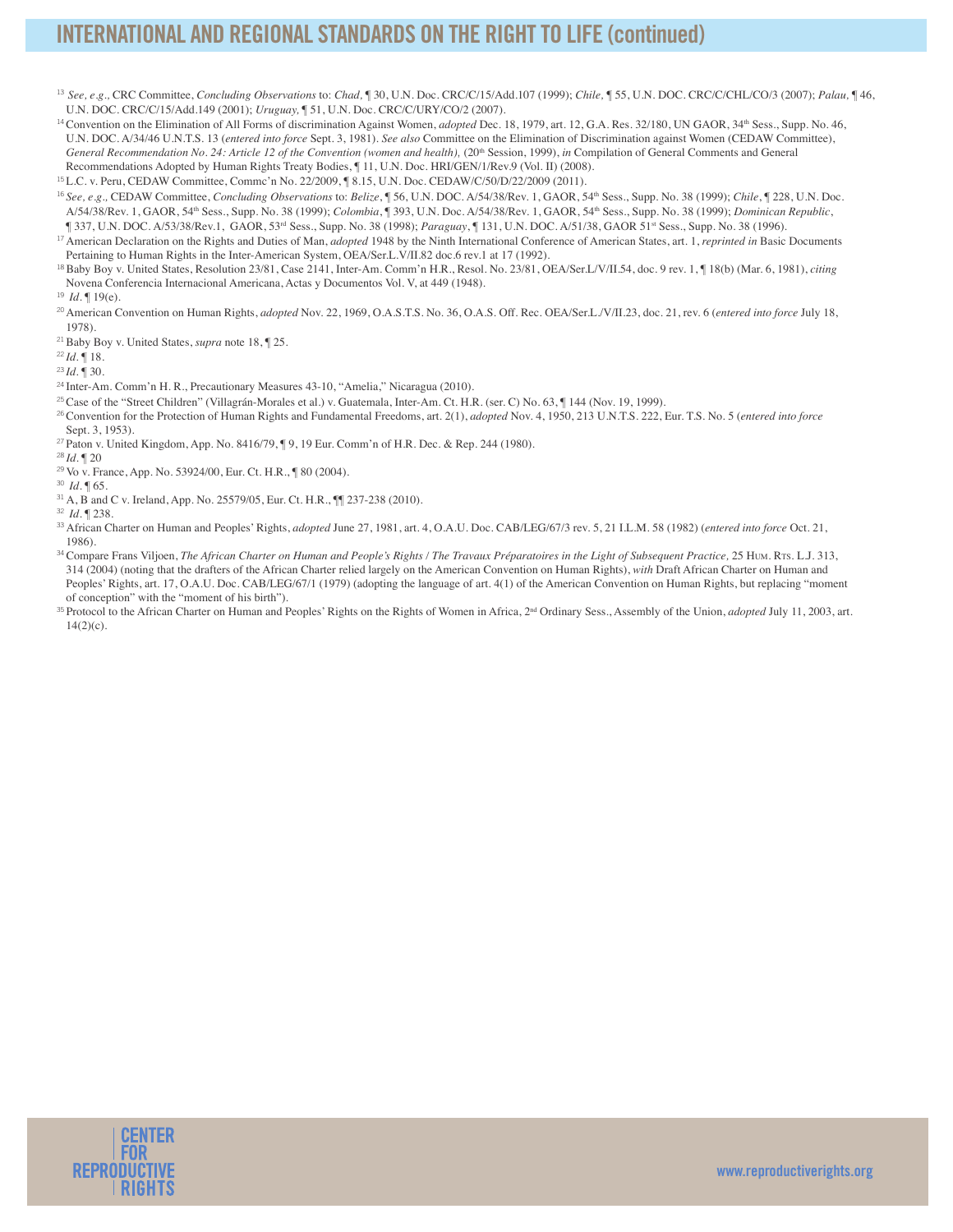High courts in every region of the globe have considered the question of who is accorded a right to life within a given legal system, particularly in the context of laws on abortion. Landmark decisions from high courts around the world assert that, while States have a legitimate interest in the value of prenatal life, there is no prenatal right to life. Taken together, these decisions reinforce the standards set by international and regional human rights bodies that the right to life does not exist before birth, and that any steps a State takes to protect prenatal life must be consistent with women's fundamental rights.

## **Constitutional Rights Accrue at Birth**

A number of high courts have addressed whether constitutional rights, including the right to life, extend prenatally in the context of laws on abortion, and have concluded that these rights accrue only at birth. The U.S. Supreme Court, for instance, explicitly rejected the claim that a "fetus is a 'person' within the language and meaning of" the U.S. Constitution.1 In interpreting the Slovak Constitution's right to life provision—"Everyone has the right to life. Human life is worthy of protection even prior to birth"<sup>2</sup>—the Slovak Constitutional Court asserted that it is "beyond any doubts that the concept of everyone [in this provision] should be understood as everybody who is born [such that the] capacity to have rights arises by birth and ends by death."<sup>3</sup> The Supreme Court of Nepal,<sup>4</sup> Colombia's Constitutional Court,<sup>5</sup> and South Africa's High Court, Transvaal Provincial Division<sup>6</sup> similarly held that there is no constitutional right to life before birth.

## **Prenatal Protections Cannot Trump Women's Constitutional Rights**

In considering the scope of constitutional protections, courts have acknowledged that recognition of a prenatal right to life could create an impermissible conflict between the rights of the pregnant woman and those of the zygote, embryo, or fetus.<sup>7</sup> The Supreme Court of Nepal explained, for example, that:

[a] fetus is able to exist only because of the mother; if we grant the fetus rights that go against the mother's health or well-being it could create a conflict between the interests of the mother and the fetus, and even compel us to recognize the superiority of the fetus, a situation that would be against the mother. It is not possible to put the mother's life at risk to protect the fetus.<sup>8</sup>

While acknowledging a legitimate interest in protecting prenatal life, these courts have distinguished this interest in the value of prenatal life from a legally constructed right to life and emphasized that efforts to protect this legitimate interest must be consistent with women's fundamental rights. In South Africa, the High Court, Transvaal Provincial Division asserted that in evaluating the constitutionality of prenatal protections, "proper regard must be had to the rights of women as enshrined in the Constitution," including women's rights to life; privacy; health; equality; freedom and security of the person, including reproductive and bodily autonomy; respect for human dignity; and freedom of religion, belief, and opinion.<sup>9</sup>

To ensure that efforts to protect prenatal life do not jeopardize women's fundamental rights, the Colombian Constitutional Court ruled that Colombia's restrictive abortion law must be expanded to permit abortion in certain circumstances. The Court held the law to be unconstitutional because it "entails the complete pre-eminence of the life of the fetus and the absolute sacrifice of the pregnant woman's fundamental rights."<sup>10</sup> The Court further explained that "[this law] extinguishes the woman's fundamental rights, and thereby violates her dignity by reducing her to a mere receptacle for the fetus, without rights or interests of constitutional relevance worthy of protection."11

The U.S. Supreme Court has similarly affirmed that women's rights to life and health must be given priority over the state interest in protecting prenatal life.<sup>12</sup> The Court has further recognized, in the context of pregnancy, that "the liberty of the

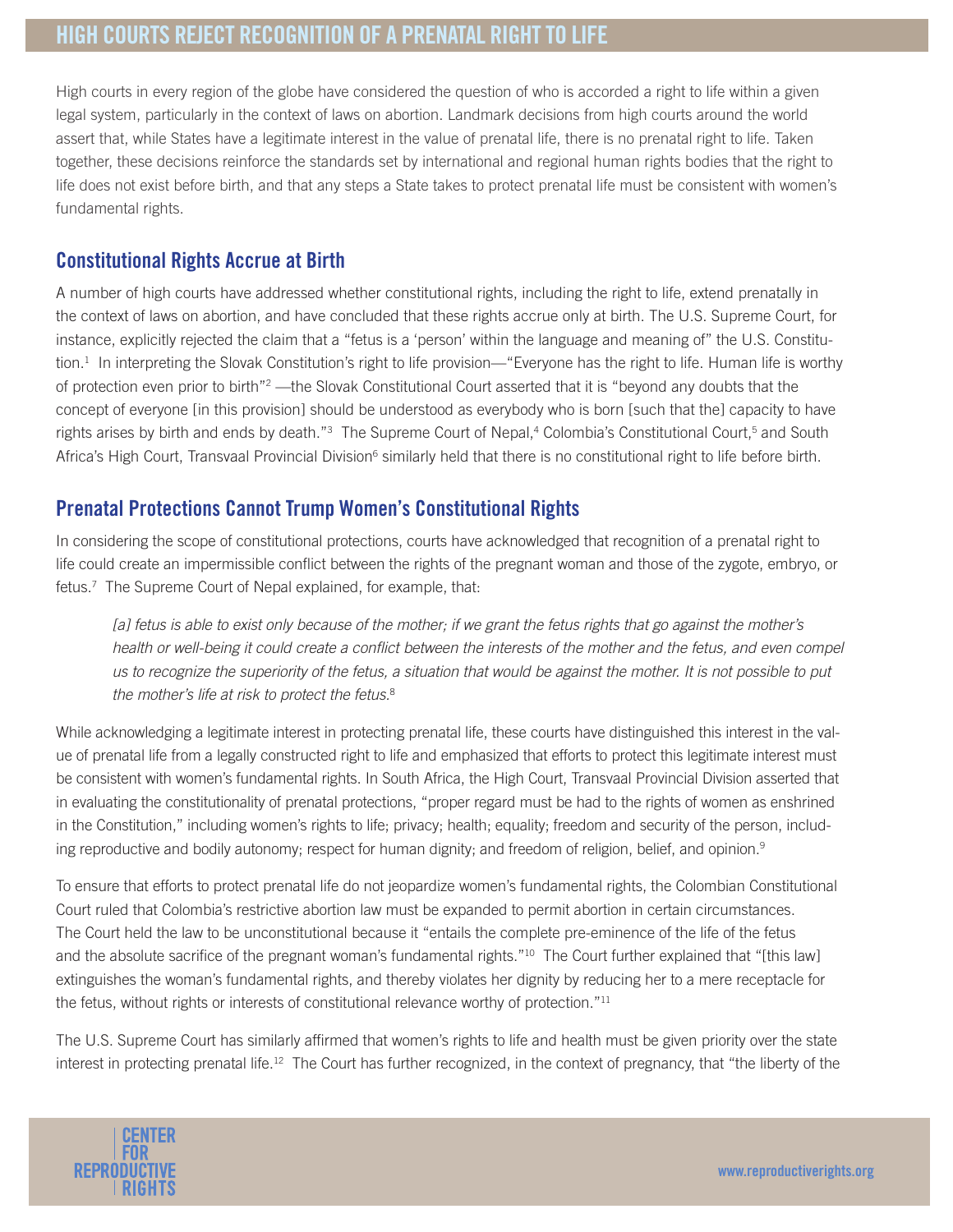# **HIGH COURTS REJECT RECOGNITION OF A PRENATAL RIGHTTO LIFE (continued)**

woman is at stake in a sense unique to the human condition,"<sup>13</sup> and has described the psychological harm and distress, as well as the mental and physical health consequences, associated with carrying an unwanted pregnancy to term.<sup>14</sup>

<sup>10</sup> Colombian Constitutional Court Decision, *supra* note 5, at 49.



 $1$  Roe v. Wade, 410 U.S. 115, 157 (1973).

<sup>&</sup>lt;sup>2</sup> CONSTITUTION OF THE SLOVAK REPUBLIC, 460/1992 Coll. as amended, art. 15(1) (Slovk.).

<sup>&</sup>lt;sup>3</sup> Nález Ústavného súdu Slovenskej republiky, sp. zn. [Decision of the Constitutional Court of the Slovak Republic, No.] PL. ÚS 12/01-297 (Dec. 4, 2007), at 4 (emphasis added) (unofficial translation on file with the Center for Reproductive Rights) [hereinafter Slovak Constitutional Court Decision].

<sup>&</sup>lt;sup>4</sup> Lakshmi Dhikta v. Government of Nepal, Writ No. 0757, 2067 (2007) (Supreme Court of Nepal), at 3 (unofficial translation on file with the Center for Reproductive Rights) [hereinafter *Lakshmi Dhikta v. Nepal*].

<sup>&</sup>lt;sup>5</sup> WOMEN'S LINK WORLDWIDE, C-355/2006: EXCERPTS OF THE CONSTITUTIONAL COURT'S RULING THAT LIBERALIZED ABORTION IN COLOMBIA, 21 (2007) [hereinafter Colombian Constitutional Court Decision].

<sup>6</sup> Christian Lawyers Association of South Africa v. The Minister of Health 1998 (11) BCLR 1434 (T) at 24 - 25 [hereinafter Christian Lawyers Association of South Africa].

<sup>&</sup>lt;sup>7</sup> *See, e.g., Id.* at 30 – 31; Slovak Constitutional Court Decision, *supra* note 3, at 10.

<sup>8</sup> *Lakshmi Dhikta v. Nepal*, *supra* note 4, at 2.

<sup>9</sup> *Christian Lawyers Association of South Africa*, *supra* note 6, at 30 – 31.

 $11$ *Id.* at 50.

<sup>&</sup>lt;sup>12</sup> See Roe v. Wade, 410 U.S. at 163-164.

<sup>&</sup>lt;sup>13</sup> Planned Parenthood of Southeastern Pennsylvania v. Casey, 505 U.S. 833, 852 (1992).

<sup>&</sup>lt;sup>14</sup> Roe v. Wade, 410 U.S. at 153.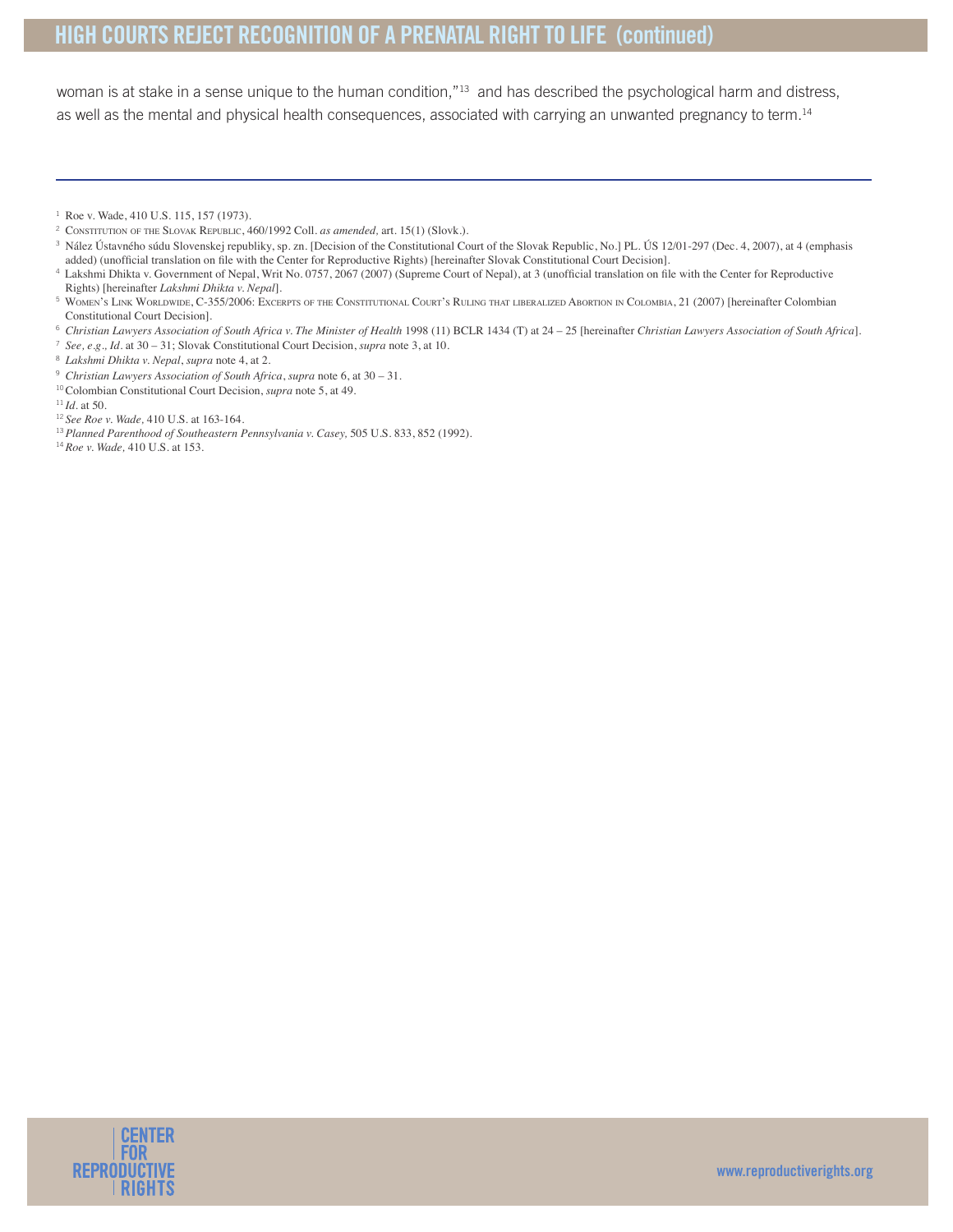# **STRIKING A BALANCE: WOMEN'S RIGHTS AND AN INTERESTIN PRENATAL LIFE**

**"What we do know is that a fetus does not have a separate existence and it can only exist within a mother's womb. That is why, even if we do recognize a fetal interest, we cannot say that it shall prevail over a mother's interest."** 

- Supreme Court of Nepal, Lakshmi Dhikta v. Nepal<sup>1</sup>

- **"The constitutional value of unborn human life can… be protected only to such extent that this protection [does] not cause an interference with the essence of [a] woman's freedom and her right to privacy."**
- Constitutional Court of the Slovak Republic, Decision on the Constitutionality of the Act on Artificial Interruption of Pregnancy<sup>2</sup>

**"[I]f the unborn do have a 'right' to 'life,' it is implicitly limited by the mother's rights and interests."**

- European Court of Human Rights, Vo v. France<sup>3</sup>

## **An Interest in Protecting Prenatal Life Cannot Be Prioritized over Women's Rights**

Legal rights, including the right to life, virtually always accrue at birth. Before birth, there may be a legitimate interest in protecting prenatal life, but zygotes, embryos, and fetuses are not typically recognized as holders of legal rights. As noted in the above fact sheets on human rights standards and high court decisions, recognition of legal rights before birth could create a conflict of rights, especially where the interest in prenatal life is pitted against the interests of women. High courts around the world have recognized this potential conflict of interests; they have explained that while there may be an objective value in protecting prenatal life, there is an essential distinction between the value of prenatal life and a legal right to life.<sup>4</sup>

States must therefore ensure that any steps taken to protect their interest in prenatal life are consistent with the fundamental human rights of women. To do otherwise, as the Colombian Constitutional Court explained, runs the risk of treating a woman "as a mere instrument for reproduction," violating her right to dignity.<sup>5</sup> Thus, any legal protections granted to prenatal life cannot be prioritized over women's rights.

Furthermore, prenatal protections must not perpetuate discrimination against women, as non-discrimination is one of the founding principles of human rights law. The Committee on the Elimination of Discrimination against Women has noted that the proposition "that protection of the foetus should prevail over the health of the mother" is grounded in stereotyped roles for women and constitutes gender-based discrimination in violation of a woman's rights.<sup>6</sup>

Where courts have interpreted right to life provisions as precluding legal abortion, these interpretations have given way to legal inconsistencies, often with discriminatory legal effects, for instance "by affording the fetus rights against its mother, [even where the law does not otherwise recognize] the fetus's rights with respect to injuries caused by third persons."7

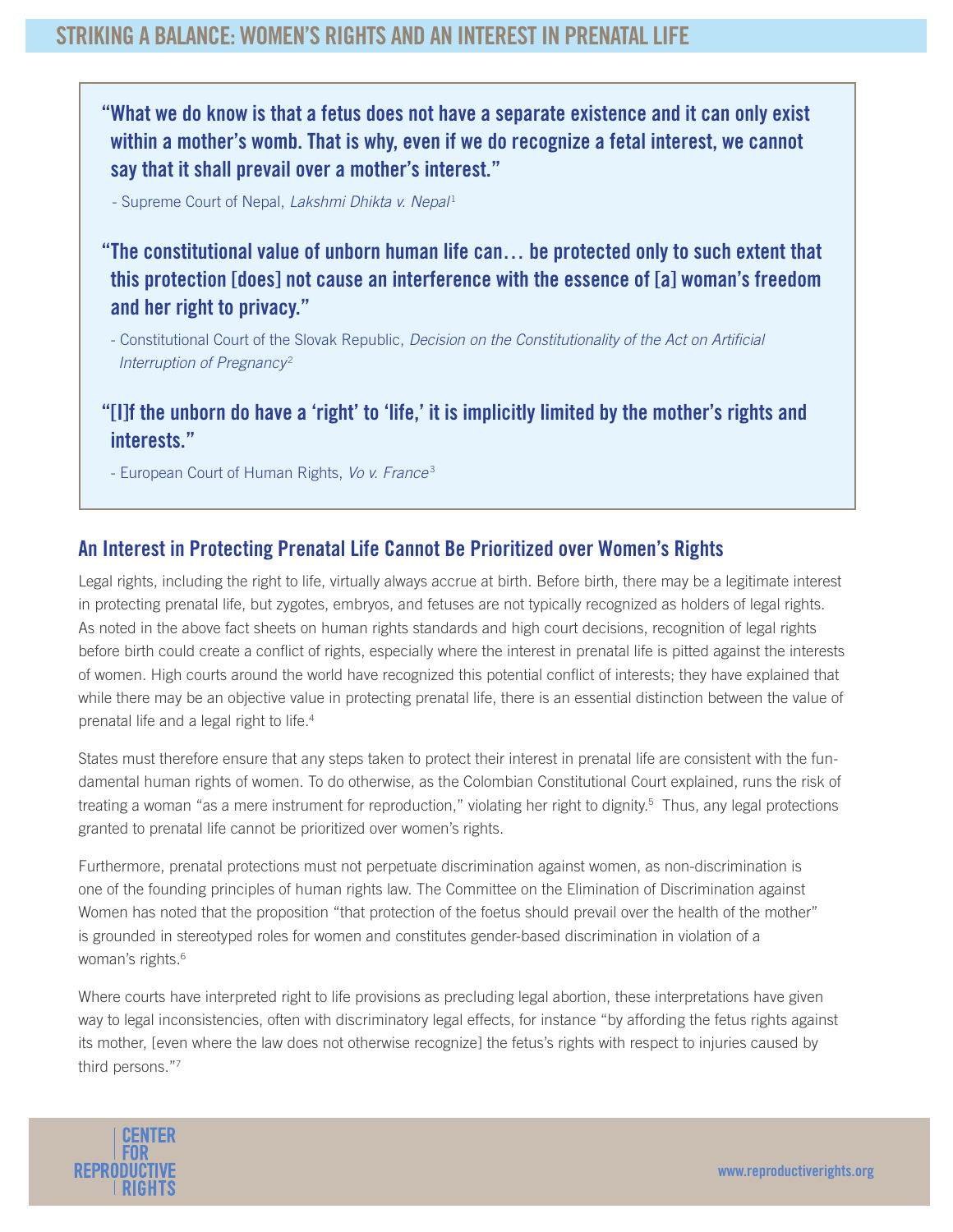## **A Prenatal Right to Life Cannot Be Absolute**

Although some countries recognize the value of prenatal life, only a handful actually includes constitutional or legislative protections for a prenatal right to life. The Irish Constitution, for instance, "acknowledges the right to life of the unborn ..., with due regard for the equal right to life of the mother."<sup>8</sup> In its clause protecting the right to life, the Kenyan Constitution states that "[t]he life of a person begins at conception."<sup>9</sup> In 2000, the Constitutional Chamber of Costa Rica's Supreme Court of Justice held that human life begins at fertilization, and that zygotes, embryos, and fetuses are thus entitled to all human rights, including a right to life.<sup>10</sup>

Where national laws do include protection of a legal right to life before birth, however, these protections generally operate alongside recognition that this right is not absolute. This is often done by permitting abortion where necessary to safeguard the rights of a pregnant woman. The Supreme Court of Ireland has clarified that in balancing the equal rights of the pregnant woman and the "unborn," the woman has a right to an abortion where the pregnancy poses a risk to her  $l$  The Kenyan constitutional protection of the right to life contains an explicit clause stating that abortion, although generally not permitted, is allowed where the life or health of the pregnant woman is at risk, there is need for emergency treatment, "or if permitted by any other written law."12 The Costa Rican Penal Code permits abortion when necessary to preserve the life or health of the pregnant woman.<sup>13</sup>

Importantly, under international law, a right to life before birth cannot be absolute. International human rights standards provide that any rights or protections accorded to prenatal life are necessarily limited by the rights of women,<sup>14</sup> and a fundamental principle of international law states that governments cannot invoke their domestic law to justify non-compliance with treaty obligations.15

## **RESTRICTING WOMEN'S REPRODUCTIVE RIGHTS DOES NOT PROMOTE LIFE**

Efforts to promote a right to life before birth often simultaneously aim to restrict access to both contraception and abortion. These actions are couched in rhetoric espousing the value of life, but they often serve the opposite purpose, driving rates of maternal mortality and morbidity higher. Evidence demonstrates that the legal status of abortion does not affect the incidence of induced abortions.16 Instead, restrictive abortion laws contribute to higher rates of unsafe abortion with attendant risks to the life and health of the pregnant woman.<sup>17</sup> Lack of access to contraception, including emergency contraception, leads to higher rates of unintended pregnancies and higher rates of induced abortion.<sup>18</sup> Arguments for recognizing a right to life before birth have not addressed this crucial paradox.

## **Safeguarding Women's Rights while Promoting Prenatal, Infant, and Child Survival**

In many cases, women's rights align with both an interest in prenatal life and regard for the life and well-being of any existing children the woman may have. Accordingly, governments can take a number of actions to promote prenatal, infant, and child survival while respecting women's human rights:

o **Provide the information and means for women to determine the number and spacing their pregnancies.** Infant and maternal mortality can be greatly reduced by increasing the intervals between births.19

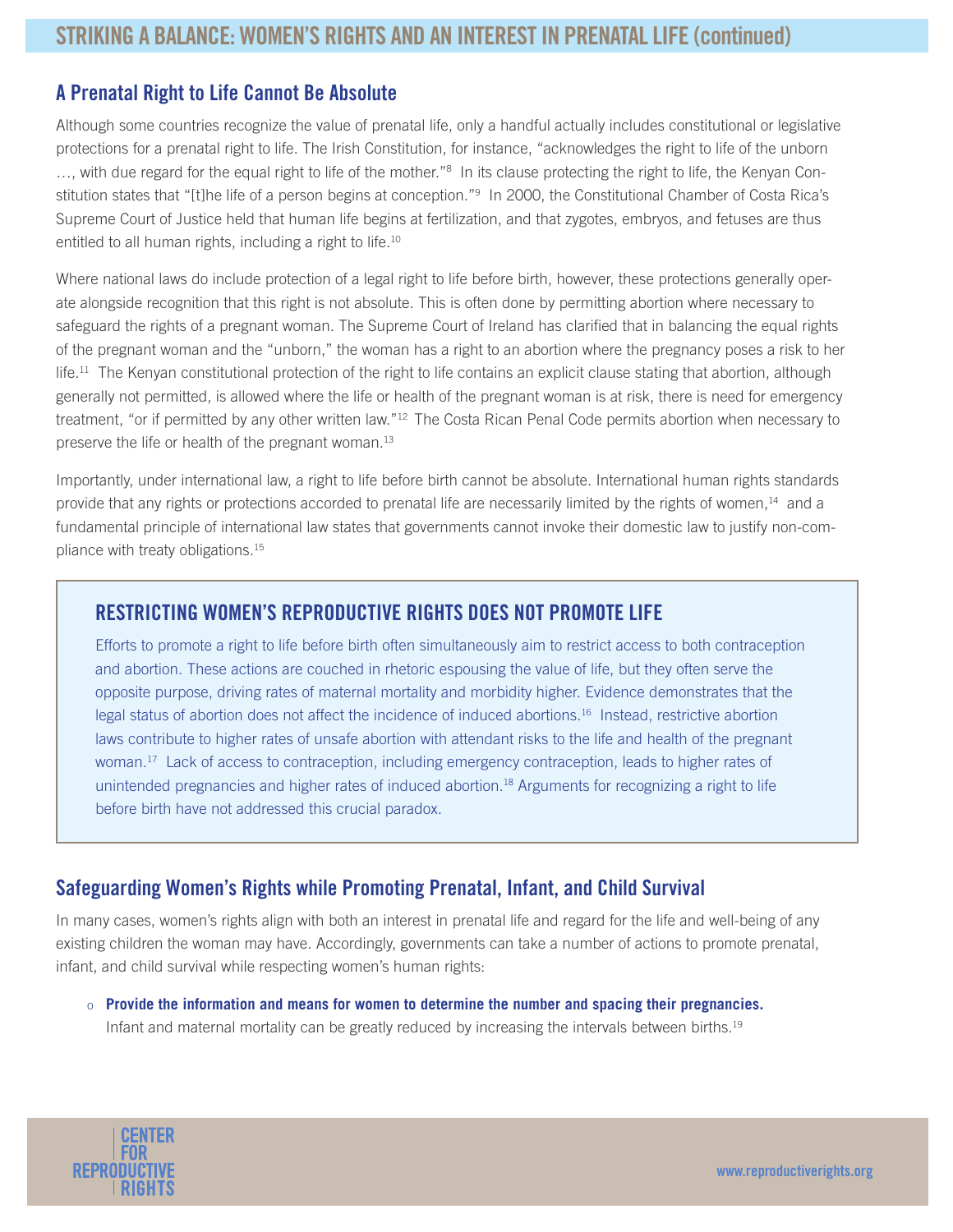# **STRIKING A BALANCE: WOMEN'S RIGHTS AND AN INTERESTIN PRENATAL LIFE (continued)**

- o **Promote access to adequate nutrition and nutritional supplements for pregnant women.** Anemia and malnutrition during pregnancy contribute to higher rates of maternal and infant death and low birth weight,<sup>20</sup> and inadequate folic acid intake can lead to life- or health-threatening conditions, such as spina bifida.<sup>21</sup>
- o **Increase access to emergency obstetric care and skilled birth attendants.** Emergency obstetric care and skilled attendance during birth can help detect and treat complications, such as eclampsia and obstructed labor, that can lead to stillbirths and death or disability of women and newborns.<sup>22</sup>
- o **Reduce maternal mortality.** Maternal death is closely linked to child mortality, and "[c]hildren who have lost their mothers are up to 10 times more likely to die prematurely than those who have not."23
- o **Improve access to the interventions necessary to prevent vertical transmission of HIV.** The risk of vertical HIV transmission can be reduced to less than 2% where pregnant women living with HIV have access to several key interventions,<sup>24</sup> improving the chance of child survival.
- o **Address underlying social conditions that can contribute to high-risk pregnancies, such as intimate partner violence.** Intimate partner violence during pregnancy has been shown to lead to greater risk of miscarriage and pre-partum hemorrhage, as well as pre-term labor and low birth weight.25

<sup>2</sup> Nález Ústavného súdu Slovenskej republiky, sp. zn. [Decision of the Constitutional Court of the Slovak Republic, No.] PL. ÚS 12/01-297 (Dec. 4, 2007), at 10 (unofficial translation on file with the Center for Reproductive Rights) [hereinafter Slovak Constitutional Court Decision].

- 4 See, e.g., TC, Acórdão N.º 75/2010, Mar. 26, 2010 (60 Diário da Rep.15566) (Port.); WOMEN's LINK WORLDWIDE, C-355/2006: Excerpts of the Constitutional Court's Ruling THAT LIBERALIZED ABORTION IN COLOMBIA (2007) [hereinafter Colombian Constitutional Court Decision]; Lakshmi Dhikta v. Nepal, supra note 1; Slovak Constitutional Court Decision, *supra* note 2. See also, Paton v. United Kingdom, App. No. 8416/79, 19 Eur. Comm'n of H.R. Dec. & Rep. 244, ¶ 9 (1980).
- <sup>5</sup> Colombian Constitutional Court Decision, *supra* note 4, at 53.

- <sup>7</sup> REBECCA J. COOK, INTERPRETING THE 'PROTECTION OF LIFE' 4 (2010), http://www.gire.org.mx/publica2/SeminarioAborto 300810 Cook eng.pdf.
- <sup>8</sup> IR. CONST., 1937, art. 40.3.3.
- $9$  CONSTITUTION, art. 26(2) (2010) (Kenya) [hereinafter Constitution of Kenya].
- <sup>10</sup> Sala Constitiucional de la Corte Suprema de Justicia [Constitutional Chamber of the Supreme Court of Justice], Expediente [Record] No. 95-001734-0007-CO, Voto [Vote] No. 2306-00, Mar. 15, 2000 (Costa Rica).
- $11$  Attorney General v. X and Others, [1992] 1 I.R. 846P (Ir.).
- <sup>12</sup> Constitution of Kenya, *supra* note 9, at art. 26(4).
- <sup>13</sup> Código Penal [CP] (Penal Code) No. 4573, art. 121, May 4, 1970 (Costa Rica).
- <sup>14</sup> See, supra, International and Regional Standards on the Right to Life Fact Sheet.
- <sup>15</sup> Vienna Convention on the Law of Treaties, art. 27, adopted May 23, 1969 (entered in to force Jan. 27, 1980).
- <sup>16</sup> WORLD HEALTH ORGANIZATION (WHO), UNSAFE ABORTION: GLOBAL AND REGIONAL ESTIMATES OF THE INCIDENCE OF UNSAFE ABORTION AND ASSOCIATED MORTALITY IN 2008 6 (6th ed., 2011).
- <sup>17</sup> *Id.*; Special Rapporteur on the Right of Everyone to the Enjoyment of the Highest Attainable Standard of Physical and Mental Health Anand Grover, *Interim Report of the Special Rapporteur on the Right of Everyone to the Enjoyment of the Highest Attainable Standard of Physical and Mental Health,* [[21, U.N. Doc. A/66/254 (Aug. 3, 2011).
- <sup>18</sup> GUTTMACHER INSTITUTE, ABORTION WORLDWIDE: A DECADE OF UNEVEN PROGRESS 37 (2010).
- <sup>19</sup> UNITED NATIONS POPULATION FUND (UNFPA), *MDG Linkages to UNFPA's Work on Population, Reproductive Health and Women's Empowerment*, http://www.unfpa.org/ public/home/sitemap/icpd/MDGs/pid/6626 (last visited Dec. 9, 2011).
- <sup>20</sup> WHO, COUNTDOWN TO 2015 DECADE REPORT (2000-2010) WITH COUNTRY PROFILES: TAKING STOCK OF MATERNAL, NEWBORN, AND CHILD SURVIVAL 13 (2010).

<sup>21</sup> WHO, NUTRITION FOR HEALTH AND DEVELOPMENT: A GLOBAL AGENDA FOR COMBATING MALNUTRITION  $17$  (2000).

- <sup>22</sup>The Partnership for Maternal, Newborn and Child Health, Make Stillbirths Count, 13 KNOWLEDGE SUMMARY: WOMEN AND CHILDREN's HEALTH 2, 3 (2011); WHO, Making *Pregnancy Safer: Skilled birth attendants, http://www.who.int/making\_pregnancy\_safer/topics/skilled\_birth/en/index.html (last visited Dec. 9, 2011).*
- <sup>23</sup> UNFPA & UNITED NATIONS CHILDREN'S FUND, WOMEN'S AND CHILDREN'S RIGHTS: MAKING THE CONNECTION 51 (2010).
- <sup>24</sup> WHO, PMTCT STRATEGIC VISION 2010-2015: PREVENTING MOTHER-TO-CHILD TRANSMISSION OF HIV TO REACH THE UNGASS AND MILLENNIUM DEVELOPMENT GOALS 6 (2010).  $^{25}$  WHO, INTIMATE PARTNER VIOLENCE DURING PREGNANCY: INFORMATION SHEET  $2$  (2011).



<sup>&</sup>lt;sup>1</sup> Lakshmi Dhikta v. Government of Nepal, Writ No. 0757, 2067 (2007) (Supreme Court of Nepal) (unofficial translation on file with the Center for Reproductive Rights) [hereinafter *Lakshmi Dhikta v. Nepal*].

<sup>&</sup>lt;sup>3</sup> Vo v. France, App. No. 53924/00, Eur. Ct. H.R., ¶ 80 (2004).

 $6$  L.C. v. Peru, CEDAW Committee, Commc'n No. 22/2009,  $\sqrt{8}$  8.15, U.N. Doc. CEDAW/C/50/D/22/2009 (2011).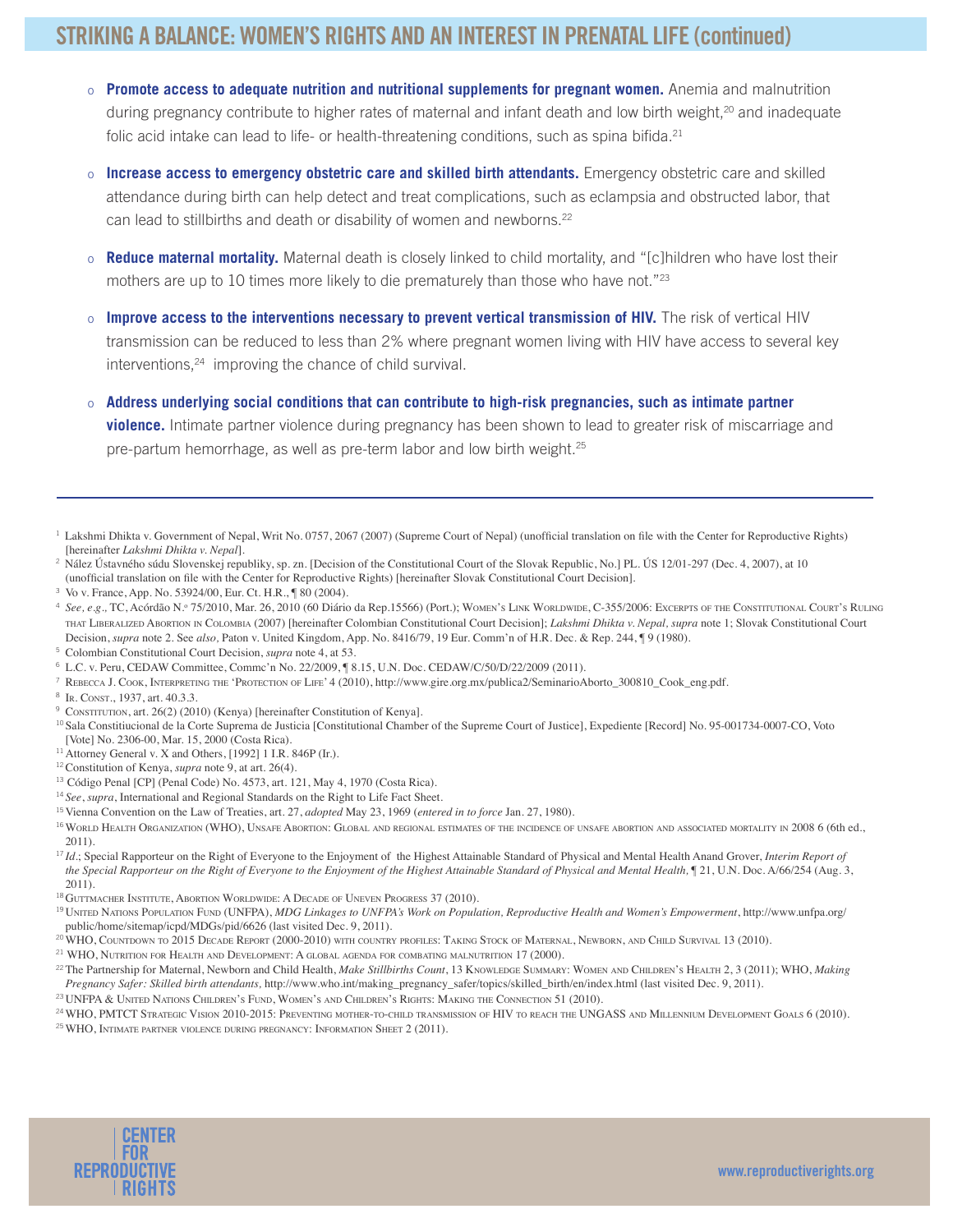# **WOMEN'S RIGHTS JEOPARDIZED BY PRENATAL PROTECTIONS**

When governments prioritize an interest in prenatal life over women's fundamental rights, women may be denied access to emergency contraception, safe abortion, post-abortion care, and other essential health services, such as life-saving or emergency treatment. States that do so jeopardize women's rights to life and health; freedom from cruel, inhuman, or degrading treatment; liberty and personal security; freedom from discrimination; and autonomy.

## **Women's Right to Life and Health**

#### **Case Study: Z's story**<sup>1</sup>

In early 2004, Z's daughter, a Polish woman in her second month of pregnancy, was diagnosed with ulcerative colitis, a serious and painful colon disease. When seeking medical treatment, however, Z's daughter found that doctors were more concerned with the fetus than with her medical needs. Doctors in her hometown and nearby cities refused to offer her life-saving care for this very treatable condition, even though it was unlikely that the fetus would be harmed. In September 2004, Z's daughter miscarried, and she died shortly thereafter without receiving the treatment that she needed to save her life and prevent a miscarriage. In 2008, Z brought this case to the European Court of Human Rights, asserting that by prioritizing the health of the fetus over her daughter's health, the government violated her daughter's rights to life, to freedom from inhuman and degrading treatment, and to non-discrimination. The European Court has not yet issued a decision in this case.

#### **Case Study: L.C.'s story** <sup>2</sup>

L.C., a young girl from Peru, was 13 years old when she found out that she was pregnant, after having been repeatedly raped by a neighbor. Scared and ashamed, L.C. attempted to commit suicide by jumping off the roof of a building near her home. Her suicide attempt resulted in a devastating spinal injury, and doctors concluded that an emergency surgery was necessary to stabilize her, reduce the risk of paralysis of her arms, and potentially help her regain control over her bowels. However, when hospital staff learned that L.C. was pregnant, they postponed the surgery. L.C. and her mother requested a legal therapeutic abortion, but hospital officials denied their request. L.C. eventually suffered a miscarriage. Several weeks after the miscarriage, and more than three months after she was told she needed surgery, L.C. finally underwent the procedure. The excessive delay, coupled with the absence of adequate rehabilitation treatment, rendered the procedure virtually useless. L.C. is now quadriplegic. In 2011, the CEDAW Committee held that the Peruvian government violated L.C.'s rights to health and to freedom from discrimination by prioritizing the interest of the fetus over L.C.'s physical and mental health, and denying L.C. an abortion.

#### **Case Study: Haydee's Story**<sup>3</sup>

Haydee, a woman from the Philippines, was diagnosed with a grave medical condition as a result of her first pregnancy. During her second pregnancy, she suffered a stroke and her health deteriorated quickly. A doctor recognized the imminent threat that this second pregnancy posed to her life, and performed a safe abortion. Although she tried to prevent subsequent pregnancies, Haydee was unable to access medically appropriate and affordable contraceptives and became pregnant again. Despite the fact that Haydee needed an abortion to save her own life, the doctor she consulted prioritized the life of the fetus and refused to provide the necessary abortion "because it is the taking of a life." Fearing for her life, Haydee self-induced an abortion and experienced serious complications and weeks of heavy bleeding as a result. When she sought emergency care at a hospital, a doctor told her, "[t]hat is a sin. You killed your own child." The medical staff proceeded to verbally abuse her, and threatened to report her to national authorities, despite the risk that continued pregnancy had posed to her life and health.

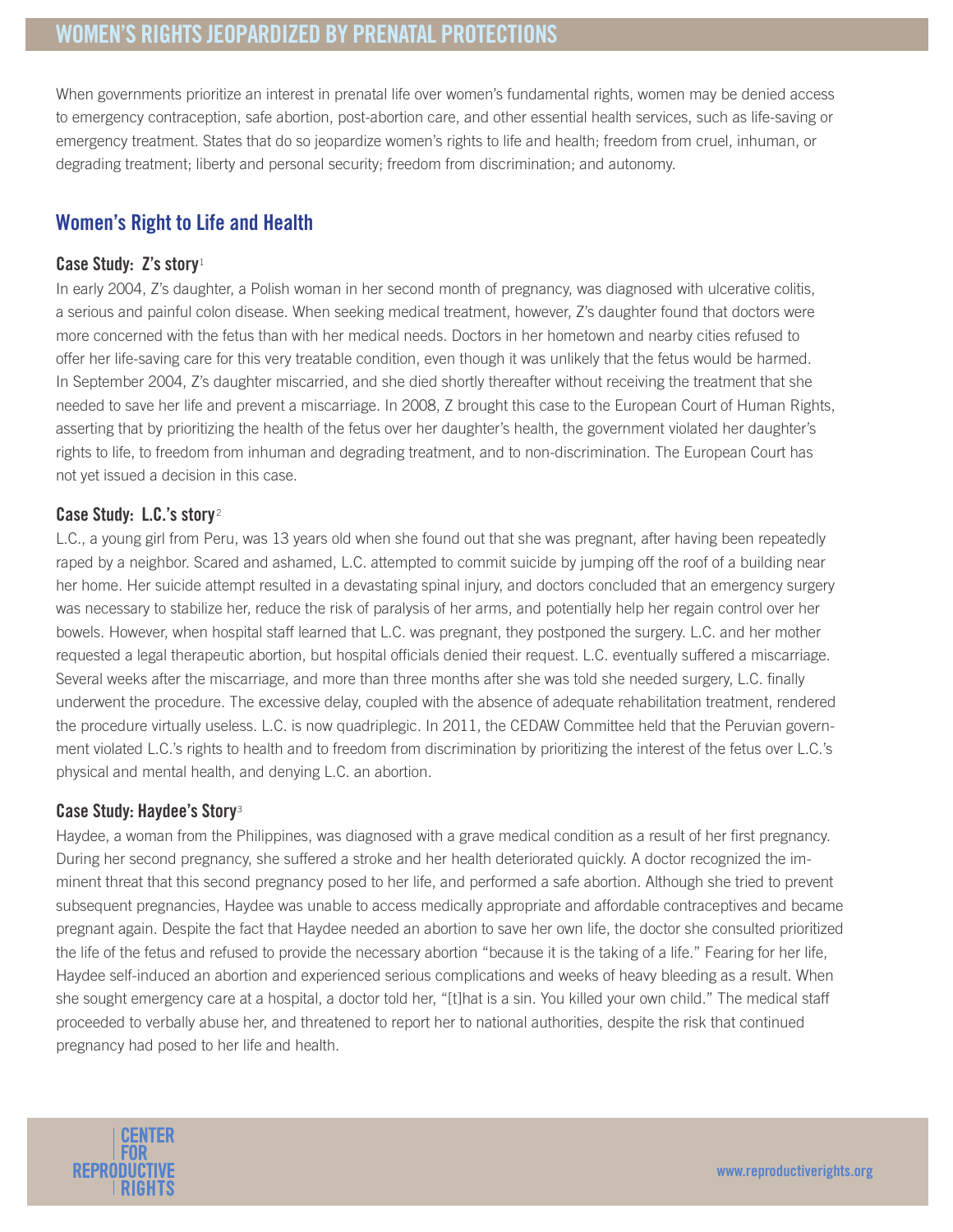## **Women's Right to be Free from Cruel, Inhuman or Degrading Treatment**

#### **Case study: K.L.'s story**<sup>4</sup>

K.L., a 17-year-old Peruvian girl, was pregnant with an anencephalic fetus, a fetal abnormality that is ultimately fatal in all cases. K.L.'s doctors informed her that continued pregnancy posed risks to her life and physical and mental health, and recommended that she terminate the pregnancy. The hospital director, though, refused to authorize the legal abortion, forcing K.L. to carry the pregnancy to term. The baby survived for four days after birth, during which time hospital officials made K.L. breastfeed the child. This harrowing experience had a severe impact, and doctors diagnosed K.L. with severe depression requiring psychiatric treatment. A psychiatric report concluded that "the so-called principle of the welfare of the unborn child has caused serious harm to the mother, since she has unnecessarily been made to carry to term a pregnancy whose fatal outcome was known in advance."5 In 2005, the Human Rights Committee found that the mental suffering K.L. experienced as a result of the denial of therapeutic abortion constituted cruel, inhuman, and degrading treatment.

## **Women's Right to Liberty and Security**

#### **Case study: Z's story** <sup>6</sup>

In May 2006, Z, a young pregnant woman from one of Moldova's poorest regions, self-induced an abortion at a late stage of her pregnancy. Suffering from severe blood loss, she sought emergency care at a local hospital, only to be reported to the police by doctors and then detained. Even though there is no criminal penalty under Moldovan law for women who have illegal abortions, Z was charged with intentional and premeditated murder, and in December 2006, she was sentenced to 20 years in prison. Harassed by guards, denied essential medical care, and subjected to inhuman conditions, Z might be 45 years old by the time she is released from jail. By charging Z with murder, the state implicitly recognized the fetus as a legal person capable of being a victim of homicide. In 2009, this case was brought to the European Court of Human Rights, asserting that by charging Z with the murder of her fetus, the government violated Z's rights to liberty, security, and a fair trial; the right to be free from inhuman and degrading treatment; the right to not be convicted of and punished for a crime with no basis in law; and the right to be free from discrimination. The European Court has not yet issued a decision in this case.

#### **Case study: Carmen and Manuela's story**<sup>7</sup>

Carmen and Manuela, Salvadorian women, both suffered complications during labor leading to stillbirths. When the women sought follow-up medical care, doctors accused both women of having undergone abortions in violation of El Salvador's restrictive abortion law. Police immediately arrested them for homicide—one of the women was shackled while she was still receiving critical medical care. Both were sentenced to more than 30 years in prison. In Carmen's case, after more than eight years in prison, a judge ordered her release, acknowledging that a mistake had been made. Nevertheless, the government never compensated Carmen for the grievous rights violations. Manuela died in prison; she had suffered from Hodgkin's lymphoma—a form of cancer—before she even became pregnant, but she received treatment only after it was too late to save her. Investigating and imprisoning women for experiencing stillbirths violates their rights to liberty and security of the person, along with a number of other fundamental rights.

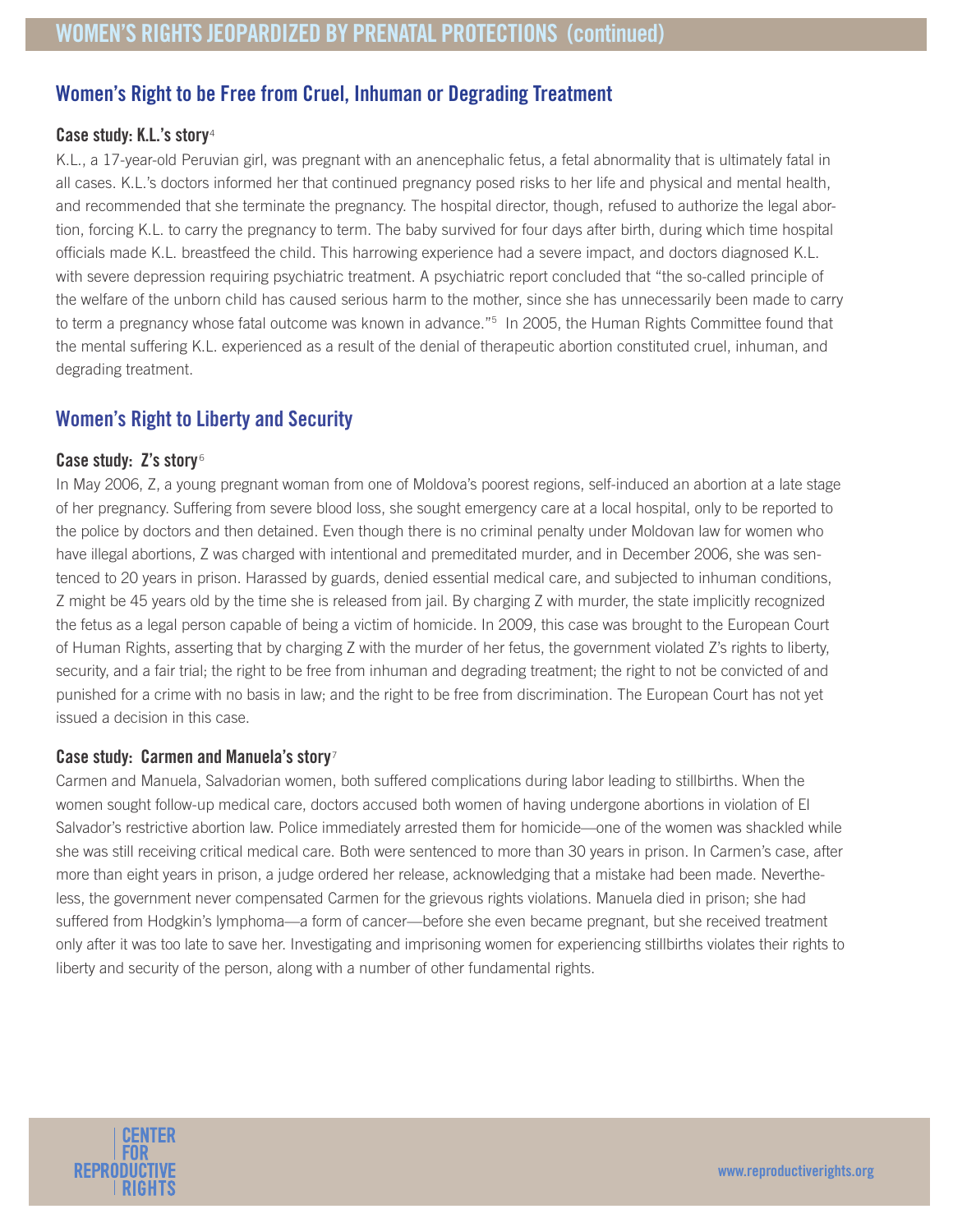## **Women's Rights to Privacy and to Decide the Number and Spacing of Children**

#### **Case study: Ana Cristina's story**<sup>8</sup>

Ana Cristina Castillo, a Costa Rican woman, and her husband had been trying to have children for eight years. She suffers from endometriosis damage, while her husband has a low sperm count. After three years of unsuccessfully trying hormones, surgery, and insemination, the couple started in vitro fertilization (IVF). Before they were able to conceive, though, the practice was outlawed. In 2000, Costa Rica's Constitutional Chamber of the Supreme Court of Justice held that human life begins at conception—which the Court defined as the moment of fertilization—and is entitled to the protection of the law from that point. According to five of the seven justices, IVF places human life at too great a risk because some of the embryos will perish. In 2010, the Inter-American Commission on Human Rights held that the Court's decision violated Ana Cristina's rights to be free from arbitrary interference with one's private life, to found a family, and to equality. The Commission urged the government to adopt proportionate measures allowing IVF in a manner that balances women's fundamental rights with the state's interest in protecting life.

#### **Case study: Emergency Contraception in Honduras**<sup>9</sup>

Honduras's Constitution provides that the "unborn" will be treated as a born person in the context of individual constitutional rights, including the right to life.<sup>10</sup> On that basis, a 2009 Ministerial decree prohibits the promotion, use, sale, purchase, and free distribution of emergency contraception (EC) on the scientifically inaccurate grounds that EC could potentially cause an abortion. This decree prohibits the dissemination of information on EC and applies to all individuals, including victims of sexual violence, denying women access to an effective means of preventing unwanted pregnancies and the related risks that unwanted pregnancies can present. In practice, this means that if a woman or girl is sexually assaulted, healthcare providers cannot give her the care that she needs to prevent a pregnancy resulting from rape. The ban violates women's right to privacy and the right to decide the number and spacing of children, as well as their right to health. The Committee on the Rights of the Child has linked the prohibition of emergency contraception in other countries with violations of women's and adolescent girls' right to health, particularly in the context of sexual violence.<sup>11</sup>



 $1$  Z. v. Poland, Statement of Facts and Questions to the Parties, App. No. 46132/08 Eur. Ct. H.R. (2009).

<sup>&</sup>lt;sup>2</sup> L.C. v. Peru, CEDAW Committee, Commc'n No. 22/2009,  $\sqrt{8.15}$ , U.N. Doc. CEDAW/C/50/D/22/2009 (2011).

<sup>&</sup>lt;sup>3</sup> CENTER FOR REPRODUCTIVE RIGHTS, FORSAKEN LIVES: THE HARMFUL IMPACT OF THE PHILIPPINE CRIMINAL ABORTION BAN 38-41 (2010).

<sup>&</sup>lt;sup>4</sup> K.L. v. Peru, Human Rights Committee, Commc'n No. 1153/2003, U.N. Doc. CCPR/C/85/D/1153/2003 (2005).

 $5$  *Id.*  $\sqrt{2.5}$ 

<sup>&</sup>lt;sup>6</sup> CENTER FOR REPRODUCTIVE RIGHTS, Z. V. MOLDOVA, http://reproductiverights.org/en/case/z-v-moldova (last visited Dec. 9, 2011). See also, Application No. 28415/08 to the Eur. Ct. H.R. (2009) (on file with the Center for Reproductive Rights).

 $^7$  Interview with Carmen, in San Salvador (July 15, 2011) (on file with the Center for Reproductive Rights); Interview with Manuela's relatives, in Morazán (July 17, 2011) (on file with the Center for Reproductive Rights).

<sup>&</sup>lt;sup>8</sup> Press Release, Center for Reproductive Rights, Center Joins Couples' Legal Battle Against Costa Rica's IVF Ban (Dec. 10, 2004), available at http://reproductiverights. org/en/press-room/center-joins-couples%E2%80%99-legal-battle-against-costa-rica%E2%80%99s-ivf-ban; Letter from interested civil society to the Inter-American Commission on Human Rights (Nov. 10, 2010), *available at http://reproductiverights.org/sites/crr.civicactions.net/files/documents/Carta%20Costa%20Rica.pdf.* 

<sup>&</sup>lt;sup>9</sup> Secretaría de Salud [Secretary of Health], Acuerdo [Resolution] No. 2744, Oct. 21, 2009 (Hond.).

<sup>10</sup>CONSTITUCIÓN POLÍTICA DE LA REPÚBLICA DE HONDURAS, art. 67 (1982).

<sup>&</sup>lt;sup>11</sup> Committee on the Rights of the Child, Concluding Observations: Ecuador, ¶ 60, U.N. Doc. CRC/C/ECU/CO/4 (2010).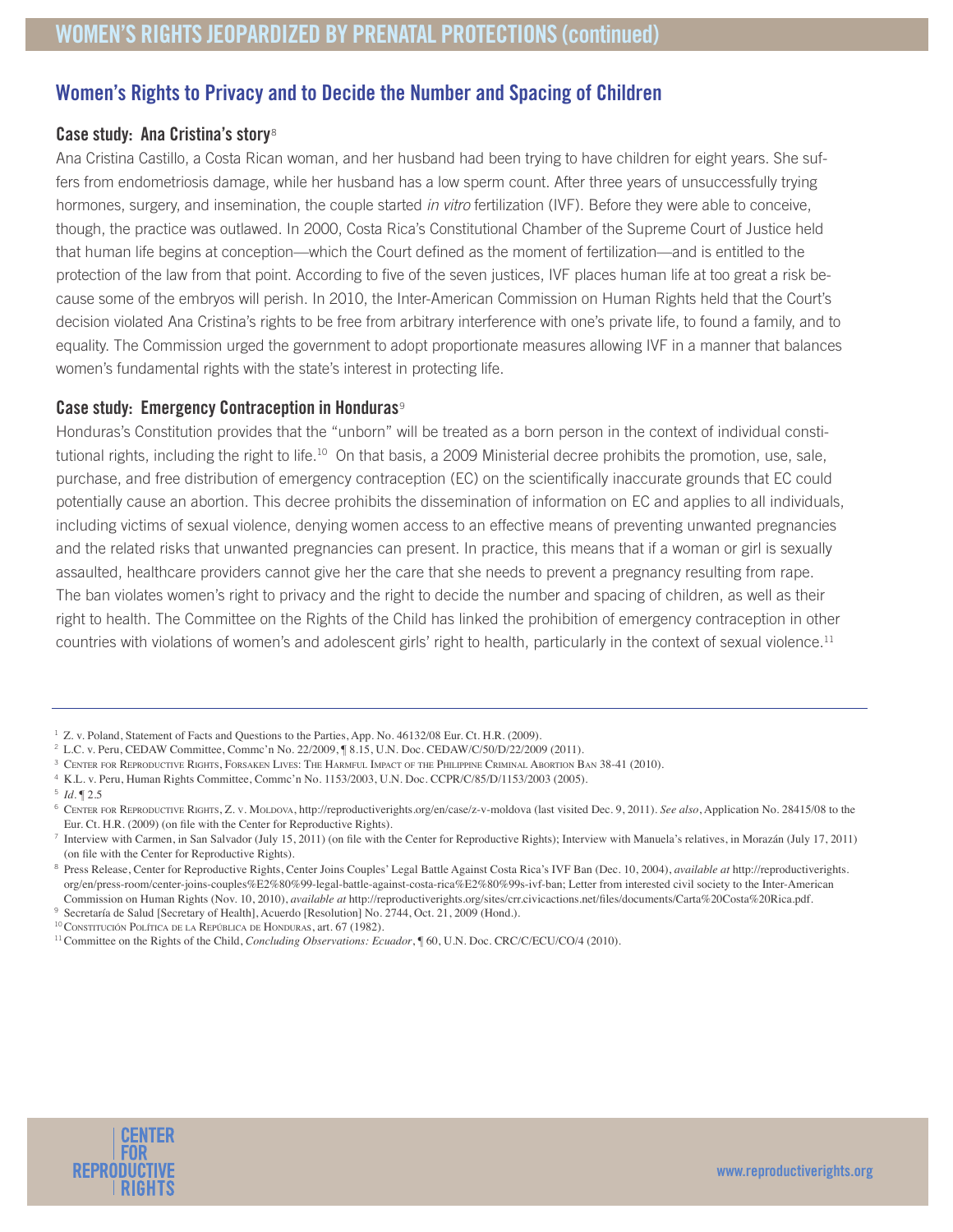**"We need not resolve the difficult question of when life begins. When those trained in their respective disciplines of medicine, philosophy and theology are unable to arrive at any consensus, the judiciary…is not in a position to speculate."**

- United States Supreme Court, Roe v. Wade<sup>1</sup>

**"The Constitutional Court's role in this proceeding is neither answering the philosophical, moral or ethical question when the human life starts, nor the question of correctness or morality… its only role is to answer the question what are the constitutional side fences that the Constitution sets to the legislator."**

- Constitutional Court of the Slovak Republic, Decision on the Constitutionality of the Act on Artificial Interruption of Pregnancy <sup>2</sup>

**"These are topics on which men and women of different faiths, or indeed of no faith at all, may and do hold, passionately and with the utmost sincerity, starkly differing views. All of those views are entitled to the greatest respect but it is not for a judge to choose between them. The days are past when the business of the judges was the enforcement of morals or religious belief."**

- United Kingdom, High Court of Justice, Queens Bench Division, Smeaton v. The Secretary of State

In general, laws define legal personhood—a term used to determine who is accorded rights and protections within a legal system<sup>4</sup> —separately from moral, ethical, and religious perspectives on when life begins.<sup>5</sup> Courts have observed that the task of the judiciary is to interpret the law in accordance with their legal traditions, and not to engage in moral or spiritual discourse.<sup>6</sup> Many courts that have addressed abortion, for instance, have observed "that the judicial task is not to resolve conflicts about biological facts or moral or spiritual values [about when life begins], but to make determinations of law, according to legal traditions and contexts, guided but not governed by social effects."7

## **Legal Consequences of Recognizing Prenatal Personhood**

The rights and entitlements that accompany legal personhood virtually always accrue at birth. Recognizing legal personhood at any stage of prenatal development could have wide-ranging, and often unintended, consequences throughout the legal sphere, which could lead to further human rights violations and other legal inconsistencies:

o **Violating the Separation of Church and State:** Recognizing prenatal personhood could carry implications for constitutional protections of freedom of religion and conscience.8 In such a context, individuals whose moral, ethical, or religious beliefs lead them to believe that life begins at birth could be restricted from acting in a manner consistent with their religious views, such as procuring an abortion when the pregnant woman's life is at risk.<sup>9</sup>